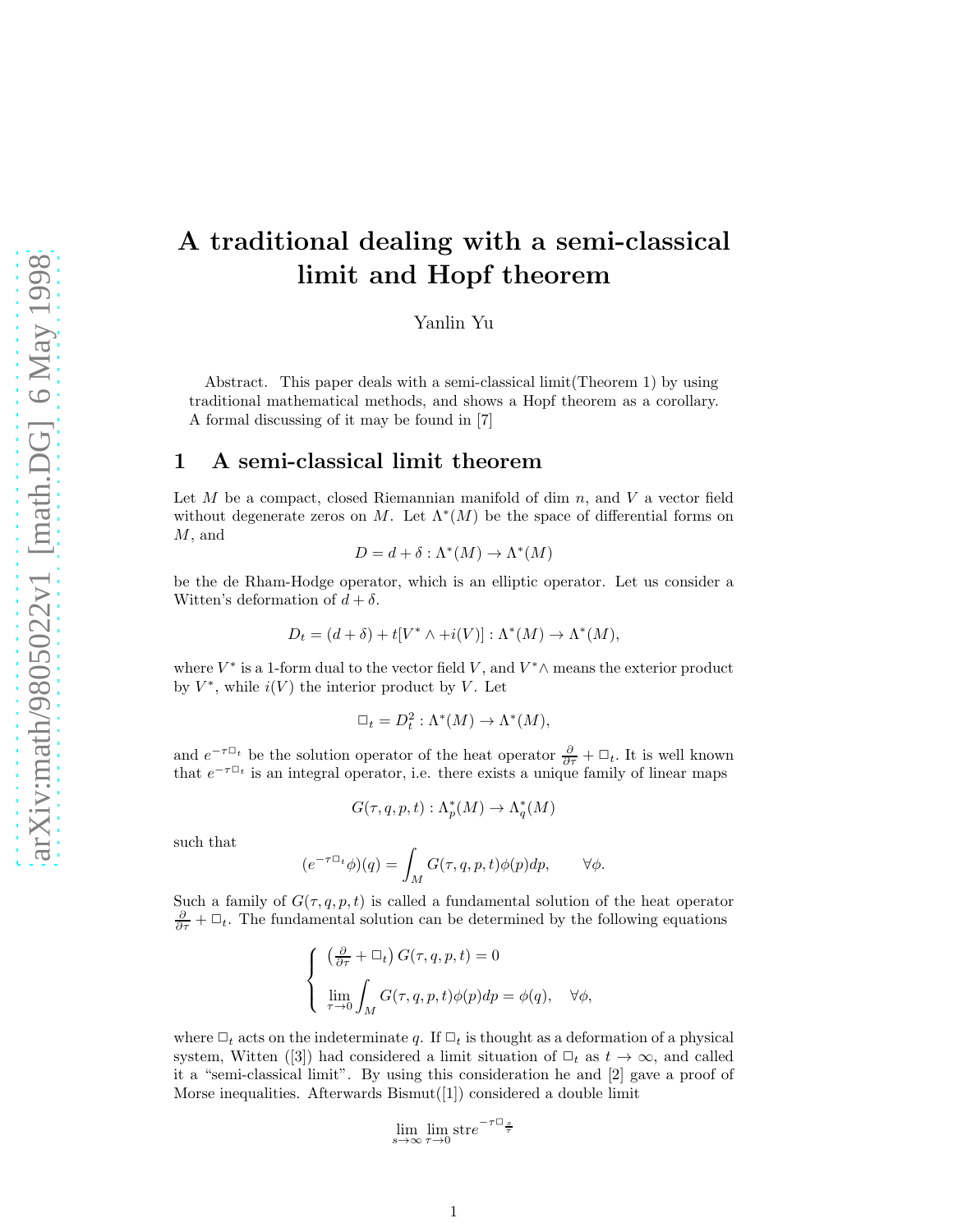to give another proof of Morse inequalities, where str means a super trace we will explain later. The first limit  $\lim_{\tau \to 0}$  actually means that

$$
''\tau \to 0
$$
 and  $t \to \infty$  and  $\tau t$  is kept as a constant."<sup>''</sup>

We call this limit a semi-classical limit too, and denote it by  $s - \lim$ . As the semi-classical limit

$$
(s - \lim) \operatorname{str} e^{-\tau \Box_{\frac{s}{\tau}}} = (s - \lim) \int_M \operatorname{str} G(\tau, p, p, t) dp
$$

is concerned, how to understand the fundamental solution  $G(\tau, q, p, t)$  is a very serious thing. We introduce  $\Phi_0(\tau, t, p)$  as follows in order to replace  $G(\tau, p, p, t)$ when the semi-classical limit is evaluated.

For any  $p \in M$ , choosing an orthonormal frame  $\{E_1(p), \dots, E_n(p)\}\$ at p, thus the vector  $V(p)$  can be expressed as

$$
V(p) = \sum_i v_i(p) E_i(p).
$$

Define  $v_{ij}(p)$  by

$$
\nabla_{E_j(p)} V = \sum_i v_{ij}(p) E_i(p),
$$

where  $\bigtriangledown$  is the Levi-Civita connection. In general the matrix  $(v_{ij}(P))$  is not symmetric, we denote it by  $A(p)$ . Let  $A(p)^*$  be the transpose of  $A(p)$ ,

$$
\theta = \theta(\tau, t, p) = 2\tau t \sqrt{A(p)A(p)^*}.
$$

Define a linear map

$$
\phi_0(\tau, t, p) : \Lambda_p^*(M) \to \Lambda_p^*(M)
$$

by

$$
\phi_0(\tau, t, p) = \frac{1}{\sqrt{4\pi\tau}^n} \sqrt{\det\left(\frac{\theta}{\sinh\theta}\right)}
$$

$$
\cdot \exp\left\{-2\tau t^2 (v_1(p), \cdots, v_n(p)) \frac{\cosh\theta - 1}{\theta \sinh\theta} \begin{pmatrix} v_1(p) \\ \vdots \\ v_n(p) \end{pmatrix} + \tau t \sum v_{ij}(p) E_i^+ E_j^- \right\},
$$

where

$$
E_j^{\pm} = \omega_j(p) \pm i(E_j(p)) : \Lambda_p^*(M) \to \Lambda_p^*(M),
$$

 $\{\omega_1(p), \cdot, \omega_n(p)\}\$ is the coframe dual to  $\{E_1(p), \cdot, E_n(p)\}\$ . It is easy to see that  $\phi_0$ does not depend on the choice of  $\{E_1(p), \dots, E_n(p)\}\$ . In this paper we will prove the following theorem

Theorem 1 Let M be a compact closed Riemannian manifold, V a vector field without degenerated zeros. Then

$$
(s - \lim) \int_M |G(\tau, p, p, t) - \phi_0(\tau, t, p)| dp = 0,
$$

where we used the norm of a linear map,which is defined as usually, i.e.

$$
|\psi| = \sqrt{\text{tr}(\psi \psi^*)}.
$$

In order to prove theorem 1, we need to introduce a parametrix out of considerations of harmonic oscillators in §2, and by using Lemma A and Lemma B in §4 we can compare the parametrix with  $G(\tau, q, p, t)$ . The proof of theorem 1 will be finished in §6. In §7 we prove the Hopf theorem. The appendix, which shows an independent interest, is needed when we prove lemma A.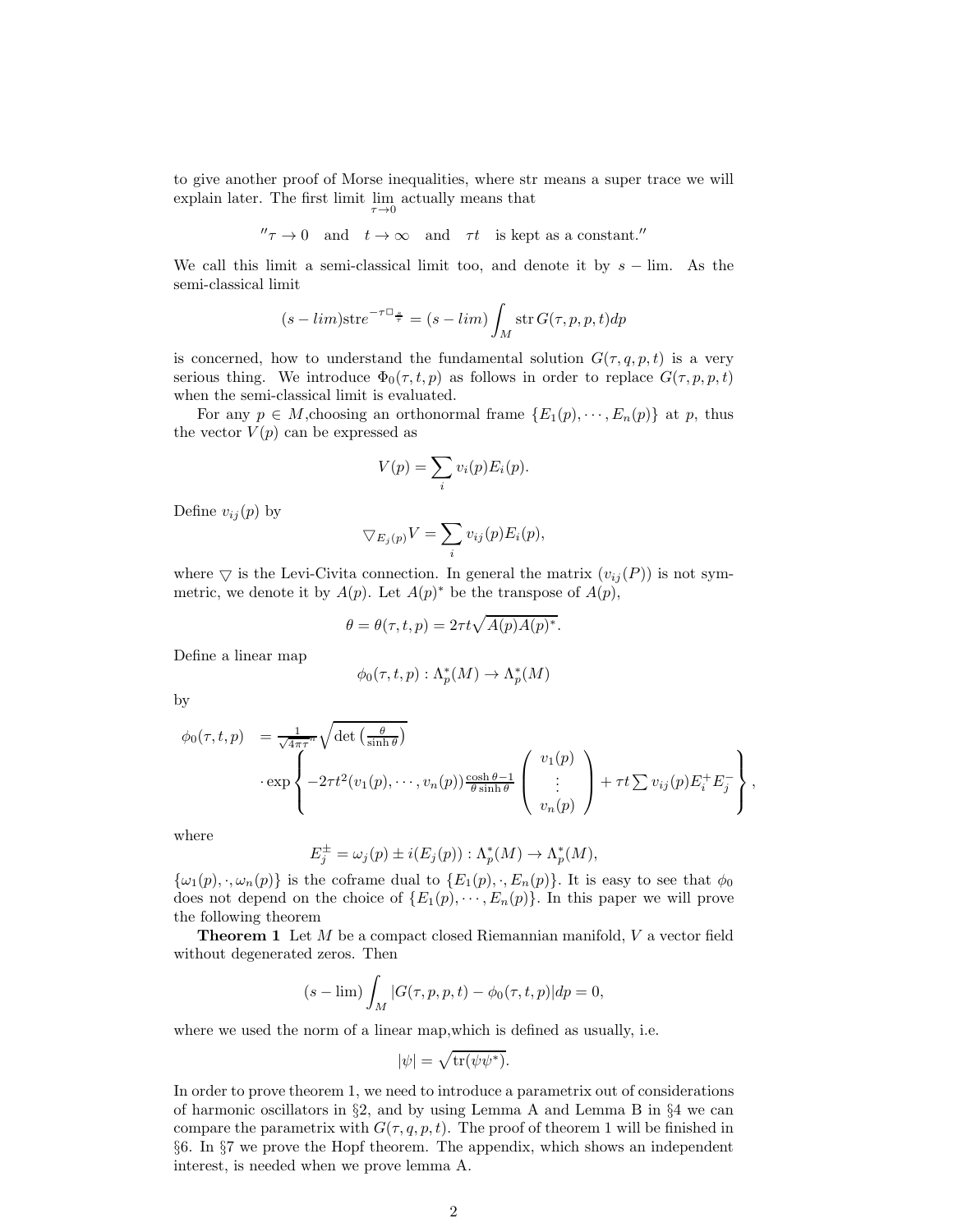## 2 Harmonic oscillators

Let us recall Mehler formula first. It is

$$
\mathcal{M}(\tau, y, x, b) = \frac{1}{\sqrt{4\pi\tau}} \sqrt{\left(\frac{\theta}{\sinh\theta}\right)} \cdot \exp\left\{-\frac{1}{4\tau} \frac{\theta}{\sinh\theta} [\cosh\theta \cdot (x^2 + y^2) - 2xy] \right\},\,
$$

where  $\theta = 2b\tau$ . The Mehler formula satisfies

$$
\begin{cases}\n\left[\frac{\partial}{\partial \tau} - \frac{\partial^2}{\partial y^2} + b^2 y^2\right] \mathcal{M}(\tau, y, x, b) = 0 \\
\lim_{\tau \to 0} \int_R \mathcal{M}(\tau, y, x, b) f(y) dz = f(x).\n\end{cases}
$$

From the above equations, it is easy to see that if

$$
\mathcal{M}_0(\tau, y, x, b) = \mathcal{M}(\tau, y + x, x, b),
$$

then

$$
\begin{cases}\n\left[\frac{\partial}{\partial \tau} - \frac{\partial^2}{\partial y^2} + b^2 (y+x)^2\right] \mathcal{M}_0(\tau, y, x, b) = 0 \\
\lim_{\tau \to 0} \int_R \mathcal{M}_0(\tau, y, x, b) f(y) dy = f(0).\n\end{cases}
$$

Again, if

$$
\Phi(\tau, y, a, b) = \mathcal{M}_0(\tau, y, \frac{a}{b}, b),
$$

then holds

$$
\begin{cases} \left[\frac{\partial}{\partial \tau} - \frac{\partial^2}{\partial y^2} + (a + by)^2\right] \Phi(\tau, y, a, b) = 0\\ \lim_{\tau \to 0} \int_R \Phi(\tau, y, a, b) f(y) dy = f(0). \end{cases}
$$

Let us check wheather  $\Phi$  has a singularity at  $b = 0$ . Due to

$$
\Phi(\tau, y, a, b) = \mathcal{M}_0(\tau, y, \frac{a}{b}, b) = \mathcal{M}_0(\tau, y + \frac{a}{b}, \frac{a}{b}, b)
$$
  
\n
$$
= \frac{1}{\sqrt{4\pi\tau}} \sqrt{\frac{\theta}{\sinh\theta}} \exp\left\{-\frac{1}{4\tau} \left[\frac{\theta \cosh\theta}{\sinh\theta} \left(\frac{a^2}{b^2} + (y + \frac{a}{b})^2\right) - 2\frac{\theta}{\sinh\theta} \frac{a}{b} (y + \frac{a}{b})\right]\right\}
$$
  
\n
$$
= \frac{1}{\sqrt{4\pi\tau}} \sqrt{\frac{\theta}{\sinh\theta}} \exp\left\{-\frac{1}{4\tau} \left[\frac{\theta \cosh\theta}{\sinh\theta} y^2 + 4a\tau \frac{\cosh\theta - 1}{\sinh\theta} y + 8a^2\tau^2 \frac{\cosh\theta - 1}{\theta \sinh\theta}\right]\right\},
$$

there is no singularity at  $b = 0$ ! From the above formula of  $\Phi(\tau, y, a, b)$  it follows that

$$
\Phi(\tau, y, a, b) = \frac{1}{\sqrt{4\pi\tau}} \sqrt{\frac{\theta}{\sinh \theta}} \exp\left\{-\frac{1}{8\tau} \frac{\theta(\cosh \theta + 1)}{\sinh \theta} y^2 - \frac{1}{4\tau} \left[ a\tau \sqrt{8 \frac{\cosh \theta - 1}{\theta \sinh \theta}} + y\sqrt{\frac{\theta(\cosh \theta - 1)}{2 \sinh \theta}} \right]^2 \right\}
$$
  
\n
$$
\leq \frac{1}{\sqrt{4\pi\tau}} \sqrt{\frac{\theta}{\sinh \theta}} \exp\left\{-\frac{1}{8\tau} \frac{\theta(\cosh \theta + 1)}{\sinh \theta} y^2\right\}
$$
  
\n
$$
\Phi(\tau, y, a, b) = \frac{1}{\sqrt{4\pi\tau}} \sqrt{\frac{\theta}{\sinh \theta}} \exp\left\{-\tau a^2 \frac{\sinh \theta}{\theta \cosh \theta} - \frac{1}{4\tau} \left[ \sqrt{\frac{\theta \cosh \theta}{\sinh \theta}} y + 2a\tau \frac{\cosh \theta - 1}{\sqrt{\theta \cosh \theta \sinh \theta}} \right]^2 \right\}
$$
  
\n
$$
\leq \frac{1}{\sqrt{4\pi\tau}} \sqrt{\frac{\theta}{\sinh \theta}} \exp\left\{-\tau a^2 \frac{\sinh \theta}{\theta \cosh \theta} \right\}.
$$

**Definition 2** For a vertor  $a = (a_1, \dots, a_n) \in R^n$ , and an  $n \times n$  matrix B, let  $\Theta$ and  $\Theta^{\#}$  be arithmetic square roots of  $4\tau^2BB^*$  and  $4\tau^2B^*B$  respectively, where  $B^*$ is the transpose of  $B$ . We define

$$
\Phi(\tau, Y, a, B) = \frac{1}{\sqrt{4\pi\tau}^n} \sqrt{\det\left(\frac{\Theta}{\sinh\Theta}\right)}
$$
  
\n
$$
\exp\left\{-\frac{1}{4\tau}Y\frac{\Theta\cosh\Theta}{\sinh\Theta}Y^* - 2\tau Y\frac{\cosh\Theta - 1}{\Theta\sinh\Theta}Ba^* - 2\tau a\frac{\cosh\Theta^{\#} - 1}{\Theta^{\#}\sinh\Theta^{\#}}a^*\right\},\right.
$$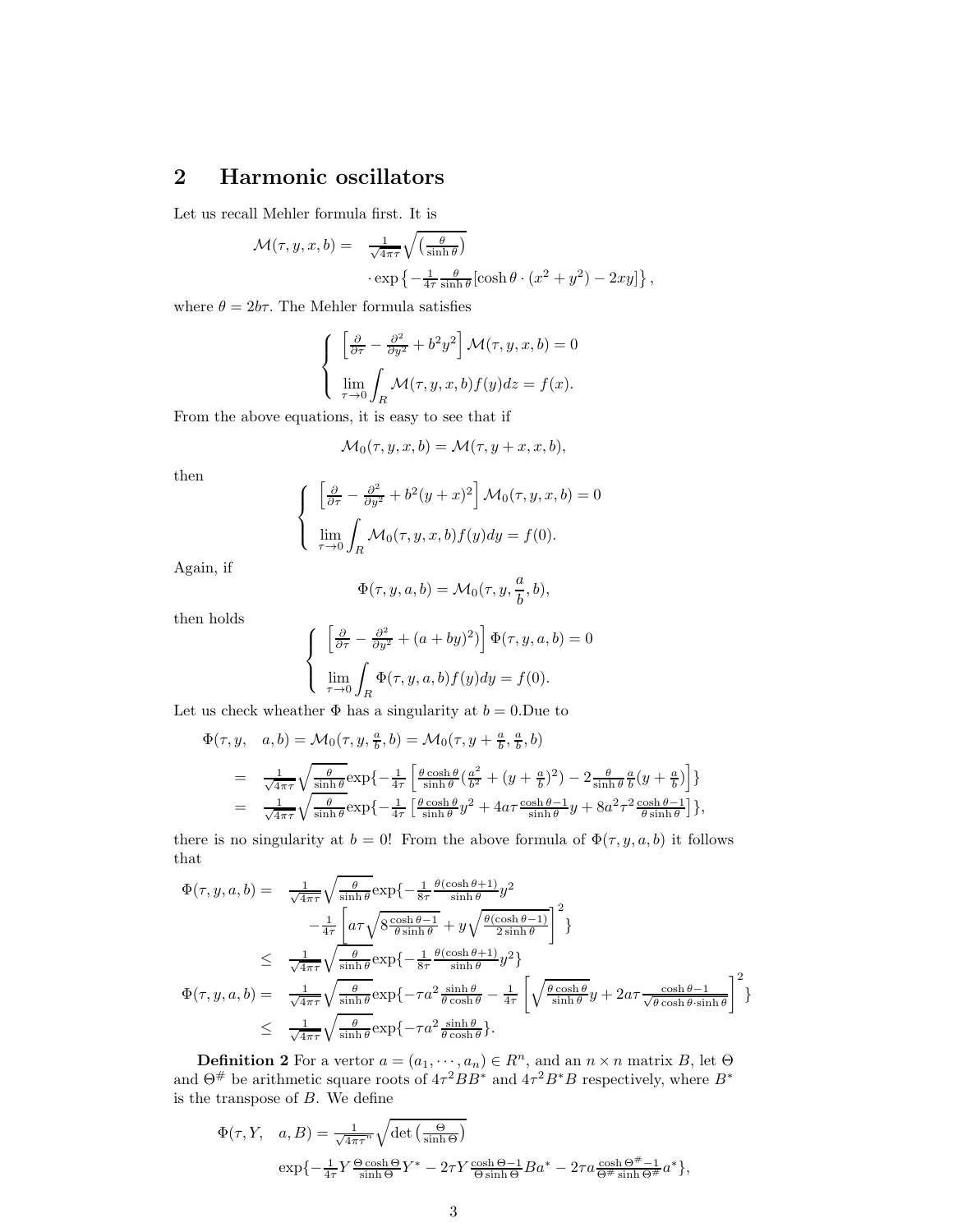where  $Y = (y_1, \dots, y_n), Y^*$  and  $a^*$  are the transposes of Y and a respectively. **Proposition 3**  $\Phi(\tau, Y, a, B)$  satisfies

$$
\begin{cases}\n\left[\frac{\partial}{\partial \tau} - \sum_{i=1}^{n} \frac{\partial^2}{\partial y^2} + (a + YB)(a + YB)^* \right] \Phi(\tau, Y, a, B) = 0 \\
\lim_{\tau \to 0} \int_R \Phi(\tau, Y, a, B) f(Y) dY = f(0).\n\end{cases}
$$

**Proof** Sometime we denote an  $(i, j)$ −element of a matrix C by  $C_{ij}$ , and cosh  $\Theta$ by cosh, and  $\cosh \Theta^{\#}$  by  $\cosh^{\#}$ . Note that  $\frac{\Theta}{\tau}$  does not depend on  $\tau$ , hence  $|frac\partial \partial \tau(\frac{\Theta}{\tau})=0$ . This fact helps the following computations. First

$$
\frac{\partial}{\partial \tau} \Phi = \Phi \left\{ \sqrt{\det \left( \frac{\Theta}{\tau \sinh} \right)}^{-1} \frac{\partial}{\partial \tau} \sqrt{\det \left( \frac{\Theta}{\tau \sinh} \right)} - \frac{1}{4} Y \frac{\Theta}{\tau} \frac{\partial}{\partial \tau} \left( \frac{\cosh}{\sinh} \right) Y \n- 2Y \frac{\tau}{\Theta} \frac{\partial}{\partial \tau} \left( \frac{\cosh - 1}{\sinh} \right) B a^* - 2a \frac{\tau}{\Theta^{\#}} \frac{\partial}{\partial \tau} \left( \frac{\cosh^{\#} - 1}{\sinh^{\#}} \right) a^* \right\},
$$

then

$$
\sqrt{\det\left(\frac{\Theta}{\tau\sinh}\right)^{-1}} \frac{\frac{\partial}{\partial\tau}\sqrt{\det\left(\frac{\Theta}{\tau\sinh}\right)}}{\frac{1}{\partial\tau}\sqrt{\det\left(\frac{\Theta}{\tau\sinh}\right)^{-1}}\frac{\frac{\partial}{\partial\tau}\left(\det\left(\frac{\Theta}{\tau\sinh}\right)\right)^{-1}\frac{\partial}{\partial\tau}\left(\det\left(\frac{\Theta}{\tau\sinh}\right)\right)}}{\frac{1}{\partial\tau}\left(\frac{\Theta}{\tau\sinh}\right)\left(\frac{\Theta}{\tau\sinh}\right)\frac{1}{\partial\tau}\left(\frac{\Theta}{\tau\sinh}\right)\frac{1}{\tau}} = -\frac{1}{2}\mathrm{tr}\left(\frac{\Theta\cosh}{\tau\sinh}\right).
$$

And then by

$$
\frac{\Theta}{\tau} \frac{\partial}{\partial \tau} \left( \frac{\cosh}{\sinh} \right) = -\frac{\Theta^2}{\tau^2 \sinh^2}, \qquad \frac{\tau}{\Theta} \frac{\partial}{\partial \tau} \left( \frac{\cosh - 1}{\sinh} \right) = \frac{\cosh - 1}{\sinh^2},
$$

we get

$$
\frac{\partial}{\partial \tau} \Phi = \Phi \left\{ -\frac{1}{2\tau} \text{tr} \left( \frac{\Theta \cosh}{\sinh} \right) + \frac{1}{4\tau^2} Y \frac{\Theta^2}{\sinh^2} Y^* - 2Y \frac{\cosh - 1}{\sinh^2} B a^* - 2a \frac{\cosh^{\#} - 1}{\sinh^{\#}2} a^* \right\}.
$$

Again,

$$
\frac{\partial}{\partial y_i} \Phi = \Phi \left\{ -\frac{1}{2\tau} \left( \frac{\Theta \cosh}{\sinh} \right)_{ij} y_j - 2\tau \left( \frac{\cosh - 1}{\Theta \sinh} \right)_{ij} (Ba^*)_j \right\},
$$
  

$$
\sum_i \frac{\partial^2}{\partial y_i^2} \Phi = \Phi \left\{ -\frac{1}{2\tau} \text{tr} \left( \frac{\Theta \cosh}{\sinh} \right) + \frac{1}{4\tau^2} Y \left( \frac{\Theta \cosh}{\sinh} \right)^2 Y^* \right.
$$
  

$$
+ 2Y \frac{\cosh(\cosh - 1)}{\sinh^2} Ba^* + 4\tau^2 a B^* \left( \frac{\cosh - 1}{\Theta \sinh} \right)^2 Ba^* \right\}.
$$

Therefore

$$
\Phi^{-1}(\frac{\partial}{\partial \tau}\Phi - \sum_{i} \frac{\partial^{2}}{\partial y_{i}^{2}}\Phi) = -\frac{1}{4\tau^{2}}Y\Theta^{2}Y^{*} - 2YBa^{*} - 2a\frac{\cosh^{#}-1}{\sinh^{#2}}a^{*}
$$
  

$$
-4\tau^{2}aB^{*} \left(\frac{\cosh-1}{\Theta \sinh}\right)^{2}Ba^{*}
$$
  

$$
= -\frac{1}{4\tau^{2}}Y\Theta^{2}Y^{*} - 2YBa^{*} - 2a\frac{\cosh^{#}-1}{\sinh^{#2}}a^{*} - a\left(\frac{\cosh^{#}-1}{\Theta^{#}\sinh^{#}}\right)^{2}\Theta^{#2}a^{*}
$$
  

$$
= -YBB^{*}Y^{*} - 2YBa^{*} - aa^{*}
$$
  

$$
= -(YB + a)(B^{*}Y^{*} + a^{*}).
$$

The first half of the proposition is proved. Because the second half is easy, its proof is omitted.

Proposition 4 There hold

$$
(i) \qquad \Phi(\tau, Y, a, B) \le \frac{1}{\sqrt{4\pi\tau}^n} \sqrt{\det\left(\frac{\Theta}{\sinh}\right)} \exp\left\{-\frac{1}{8\tau} Y \frac{\Theta(\cosh 1)}{\sinh} Y^*\right\}
$$

$$
(ii) \qquad \Phi(\tau, Y, a, B) \le \frac{1}{\sqrt{4\pi\tau}^n} \sqrt{\det\left(\frac{\Theta}{\sinh}\right)} \exp\left\{-\tau a \frac{\sinh}{\Theta \cosh} a^*\right\}
$$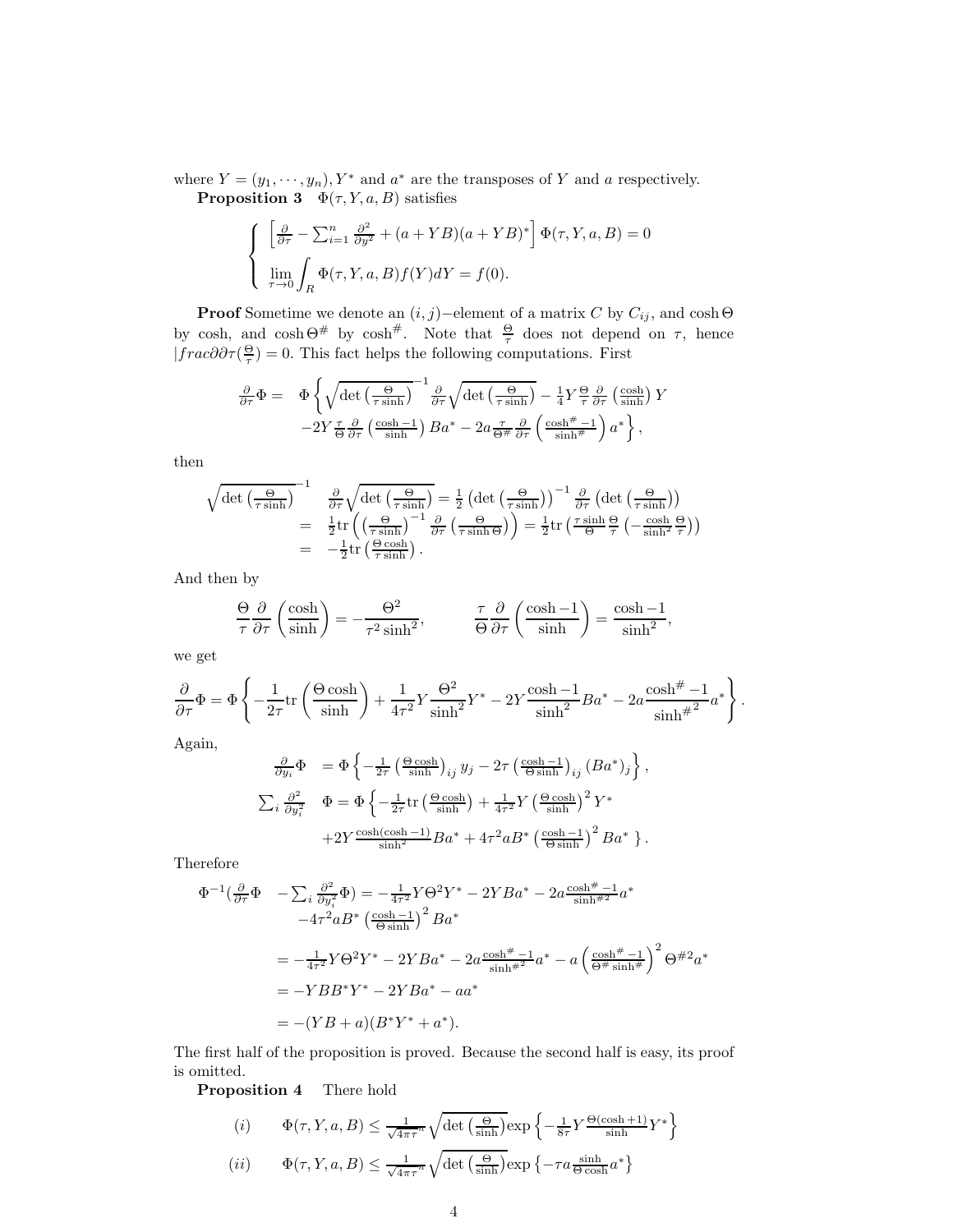**Proof** The proof is similar to the case of  $\Phi(\tau, y, a, b)$ , which was mentioned before.

**Proposition 5** Let  $\Phi_0(\tau, Y, X, B) = \Phi(\tau, Y - X, XB, B)$ , then

$$
(i) \Phi_0(\tau, Y, a, B) = \frac{1}{\sqrt{4\pi\tau^n}} \sqrt{\det\left(\frac{\Theta}{\sinh}\right)} \exp\left\{-\frac{1}{4\tau} Y \left(\frac{\Theta \cosh}{\sinh}\right) Y^* - \frac{1}{4\tau} X \left(\frac{\Theta \cosh}{\sinh}\right) X^* + \frac{1}{2\tau} Y \left(\frac{\Theta}{\sinh}\right) X^* \right\}
$$
  
(**Mehler formula**),

$$
(ii)\Phi_0(\tau, Y, a, B) = \frac{1}{\sqrt{4\pi\tau^n}} \sqrt{\det\left(\frac{\Theta}{\sinh}\right)} \exp\left\{-\frac{1}{8\tau}(Y+X)\frac{\Theta(\cosh-1)}{\sinh}(Y+X)^* -\frac{1}{8\tau}(Y-X)\frac{\Theta(\cosh+1)}{\sinh}(Y-X)^*\right\}.
$$

Proof We only check (i) as follows

$$
\exp \left\{ -\frac{1}{4\tau}(Y-X)\frac{\Theta \cosh}{\sinh}(Y-X)^* - 2\tau(Y-X)\frac{\cosh-1}{\Theta \sinh}B(XB)^* - 2\tau(XB)\frac{\cosh+1}{\Theta^{\#} \sinh}(XB)^* \right\}
$$
\n
$$
= \exp\left\{ -\frac{1}{4\tau}Y\frac{\Theta \cosh}{\sinh}Y^* - \frac{1}{4\tau}X\frac{\Theta \cosh}{\sinh}X^* + \frac{1}{2\tau}Y\left(\frac{\Theta \cosh}{\sinh} - 4\tau^2\frac{\cosh-1}{\Theta \sinh}BB^*\right)X^* + \frac{1}{2\tau}X\left(4\tau^2\frac{\cosh-1}{\Theta \sinh}BB^* - 4\tau^2B\frac{\cosh^{\#}-1}{\Theta^{\#} \sinh}B^*\right)X^* \right\}
$$
\n
$$
= \exp\left\{ -\frac{1}{4\tau}Y\frac{\Theta \cosh}{\sinh}Y^* - \frac{1}{4\tau}X\frac{\Theta \cosh}{\sinh}X^* + \frac{1}{2\tau}Y\frac{\Theta}{\sinh}X^*\right\}.
$$

Therefore (i) is true.

#### 3 Parametrix

Choose a local orthonormal frames  $\{E_1, \ldots, E_n\}$  on M, let  $\{\omega_1, \cdots, \omega_n\}$  be the coframes dual to  $\{E_1, \ldots, E_n\}$ , then

 $V = v_i E_i, \qquad V^* = v_i \omega_i,$ 

and

$$
V^* \wedge +i(V) = v_i E_i^+,
$$

so

$$
D_t = (d + \delta) + tv_i E_i^+ = E_i^- \nabla_{E_i} + tv_i E_i^+.
$$

Therefore

$$
\begin{array}{lll}\n\Box_t = D_t^2 & = (d+\delta)^2 + \sum_{j,k} (E_k^-\nabla_{E_k}tv_jE_j^+ + tv_jE_j^+E_k^-\nabla_{E_k}) + t^2 \sum_{j,k} v_j v_k E_j^+E_k^+ \\
& = (d+\delta)^2 + \sum_{j,k} tv_{jk}E_k^-\nabla_j^+ + \sum_{j,k} tv_j (E_k^-\nabla_j^+ + E_j^+E_k^-)\nabla_{E_k} + t^2 \sum_j v_j^2 \\
& = (d+\delta)^2 - \sum_{j,k} tv_{jk}E_j^+E_k^- + t^2 \sum_j v_j^2.\n\end{array}
$$

(One may see [yu 6] for formulas for the multiplication table of  $E_1^+$ ,  $\cdots$ ,  $E_n^+$ ,  $E_1^-$ ,  $\cdots$ ,  $E_n^-$ .)

Now for  $p \in M$  in a neighbourhood of  $p$  we choose a normal coordinate system  $\{y_1, \dots, y_n\}$  centering at p and an orthonormal moving frame  $\{E_1, \dots, E_n\}$ , which is parallel along geodesics passing through p and

$$
E_i(p) = \frac{\partial}{\partial y_i}|_p.
$$

Of course the coordinates of p is  $(0, \dots, 0)$ . Suppose the coordinates of q is  $(y_1, \dots, y_n)$  = Y, for q near  $p$ .  $\Box_t$  can be written as

$$
\Box_t = -\sum_i \frac{\partial^2}{\partial y_i^2} + t^2 \sum_i (v_j(p) + \sum_k v_{jk}(p)y_k)^2 - \sum_{j,k} t v_{jk}(p) E_j^+ E_k^- + \dots,
$$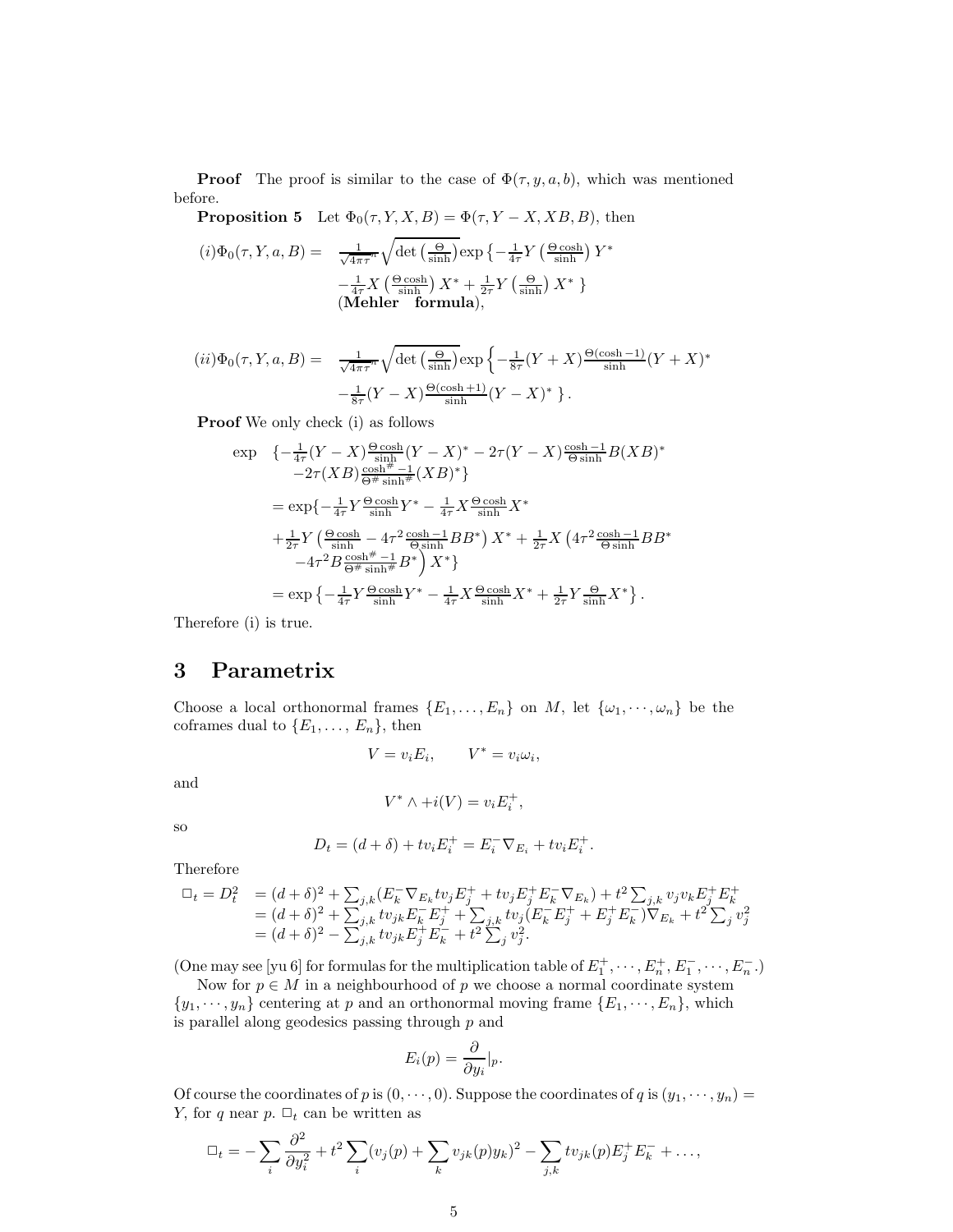which suggests the following definition of  $H(\tau, q, p, t)$  after comparing  $\Box_t$  with the first equation in Proprsition 3.  $H(\tau, q, p, t)$  is chosen for a good approximation of the fumdamental solution  $G(\tau, q, p, t)$ .

Definition 6 Define

$$
H(\tau, q, p, t) : \Lambda_p^*(M) \to \Lambda_q^*(M)
$$

by

$$
H(\tau, q, p, t) = \Phi(\tau, Y, (tv_1(p), \cdots, tv_n(p)), tB(p)) \exp\left\{\sum \tau tv_{jk}(p) E_j^+ E_k^-\right\} \cdot \phi(q, p),
$$

where  $(B(p))_{ij} = v_{ji}(p), \phi(q, p)$  is a  $C^{\infty}$  fuction, which equals 1 in a small neighbourhood of the diagonal of  $M \times M$  and 0 outside a little larger neighbourhood.

The proposition 13 in §5 means that this  $H(\tau, q, p, t)$  is a parametrix of  $\frac{\partial}{\partial \tau} + \Box_t$ . Let

$$
Q(\tau, q, p) = \frac{1}{\sqrt{4\pi\tau}^n} \exp\left\{-\frac{\rho(q, p)^2}{4\tau}\right\} : \Lambda_p^*(M) \to \Lambda_q^*(M),
$$

then the proposition 4 in §2 induces the following lemma immediately.

**Lemma 7** For  $s_0 > 0$  there exist  $c_0, c_1 > 0$  such that for  $\tau t < s_0$  we have

$$
|H(\tau,q,p,t)| \leq c_0 Q(c_1 \tau,q,p) \exp\left\{-\frac{\tau t^2}{c_1}v(p)^2\right\}.
$$

Proof Note that

$$
|\exp \left\{ \tau t v_{jk}(p) E_j^+ E_k^- \right\}| \le \text{const.},
$$

and consider the square root of the product of right-hand sides of inequalities in the proposition 4, we get a proof easily.

**Lemma 8** For  $\tau_0$ ,  $s_0 > 0$  there exist  $c_0$ ,  $c_1$  such that for any  $\tau$ , t with  $0 < \tau \leq \tau_0$ and  $0 < \tau t \leq s_0$  we have

$$
|(\frac{\partial}{\partial \tau} + \Box_t)H(\tau, q, p, t)| \leq c_0(\sqrt{\tau}t + 1)Q(c_1\tau, q, p) \exp\left\{-\frac{\tau t^2}{c_1}v(p)^2\right\}.
$$

**Proof** First we recall some notations and facts in [5], let  $H^{ij}$ ,  $\Gamma^k_{ij}$ ,  $R_{ijkl}$  be defined by  $\overline{f}$  = High  $\overline{f}$   $\overline{f}$ 

$$
E_j = H^{ij} \frac{\partial}{\partial y_i},
$$
  
\n
$$
\nabla_{E_i} E_j = \Gamma_{ij}^k E_k,
$$
  
\n
$$
R_{ijkl} = -\langle (\nabla_{E_i} \nabla_{E_j} - \nabla_{E_j} \nabla_{E_i} - \nabla_{[E_i, E_j]}) E_k, E_l \rangle,
$$

and let  $(H_{ij})$  be the inverse of  $(H^{ij})$ . A corollary 8 in [5] claimed a Taylor's expansion

$$
H_{ij}(y) = \delta_{ij} + \frac{1}{6} \sum_{k,l} R_{ijkl}(p) y_k y_l + \dots
$$

As usual  $\Delta_0$  is defined by

$$
\Delta_0 = \sum_i (\nabla_{E_i} \nabla_{E_i} - \nabla_{F_i}),
$$

where  $F_i = \nabla_{E_i} E_i$ . Weizenbock formula reads

$$
(d+\delta)^2 = -\Delta_0 + \tilde{R},
$$

where

$$
\tilde{R} = \frac{1}{8} \sum R_{ijkl} E_i^- E_j^- E_k^+ E_l^+ + \frac{1}{4} \sum_{i,j} R_{ijij}.
$$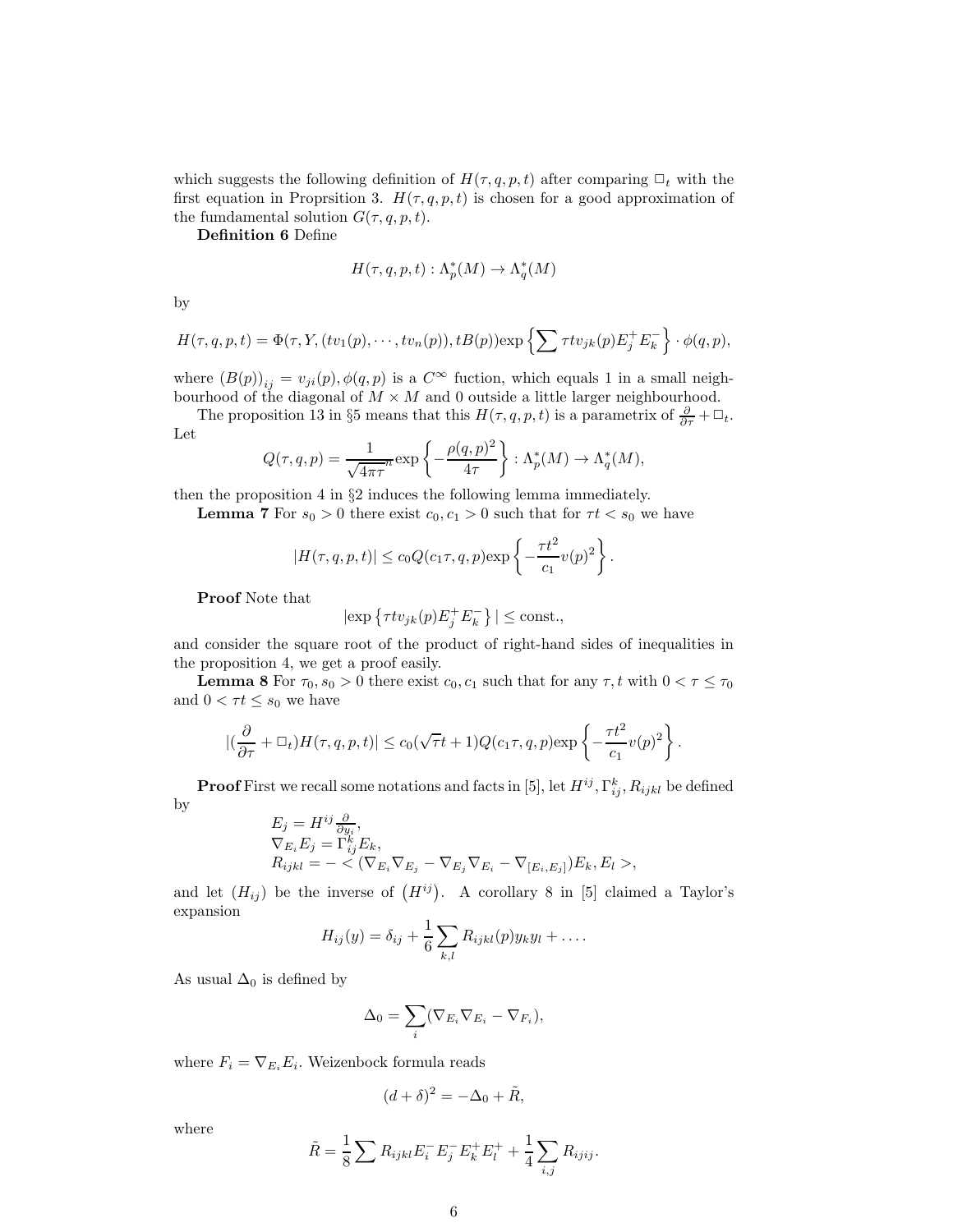Thus

$$
\Box_t = -\Delta_0 - \sum_{jk} t v_{jk} E_j^+ E_k^- + t^2 \sum_j v_j^2 + \tilde{R}.
$$

Denote

$$
\exp\left\{\sum_{jk}\tau tv_{jk}(p)E_j^+E_k^-\right\}\phi(q,p)
$$

by U, then  $H = \Phi U$ . By the proposition 3 in §2, Weizenbock formula and a popular formula

$$
\Delta_0(\Phi U) = (\Delta_0 \Phi)U + 2\sum_i (\nabla_{E_i} \Phi)(\nabla_{E_i} U) + \Phi(\Delta_0 U),
$$

we have

$$
\begin{array}{rcl}\n(\frac{\partial}{\partial \tau} + \Box_t)(\Phi U) & = & -[(\Delta_0 - \sum_i \frac{\partial^2}{\partial y_i^2})\Phi]U - 2\sum_i (\nabla_{E_i}\Phi)(\nabla_{E_i}U) \\
& & + I_1 + I_2 + I_3 + I_4,\n\end{array}
$$

where

$$
I_1 = \Phi(\frac{\partial}{\partial \tau}U - \sum tv_{jk}E_j^+E_k^-U)
$$
  
\n
$$
I_2 = t^2[\sum_j v_j^2 - \sum_j (v_j(p) + \sum_k v_{jk}(p)y_k)^2]\Phi U,
$$
  
\n
$$
I_3 = \tilde{R}\Phi U,
$$
  
\n
$$
I_4 = \Phi \Delta_0 U.
$$

Note that the lemma 7 still holds if we replace  $H$  by  $\Phi$ . We write the right-hand side of the inequality of the lemma 7 as

$$
c_0 Q(c_1 \tau, q, p) \exp\left\{-\frac{\tau t^2}{c_1} v(p)^2\right\} = \sqrt{2}^n c_0 Q(2c_1 \tau, q, p) \exp\left\{-\frac{\tau t^2}{2c_1} v(p)^2\right\} \xi,
$$

where

$$
\xi = \exp \left\{ -\frac{1}{8c_1\tau} \rho^2(q, p) - \frac{\tau t^2}{2c_1} v(p)^2 \right\}.
$$

If we prove

$$
|\xi\Phi^{-1}(\frac{\partial}{\partial \tau} + \Box_t)(\Phi U)| < \text{const.}(\sqrt{\tau}t + 1),
$$

then

$$
\begin{array}{lll} |(\frac{\partial}{\partial \tau} + \Box_t)(\Phi U)| & = |\Phi^{-1}(\frac{\partial}{\partial \tau} + \Box_t)(\Phi U)| \cdot |\Phi| \\ & \leq |\xi \Phi^{-1}(\frac{\partial}{\partial \tau} + \Box_t)(\Phi U)|\sqrt{2}^n c_0 Q(2c_1 \tau, q, p) \exp\{-\frac{\tau t^2}{2c_1} v(p)^2\} \\ & \leq \text{const.} c_0 Q(2c_1 \tau, q, p) \exp\{-\frac{\tau t^2}{2c_1} v(p)^2\}(\sqrt{\tau} t + 1). \end{array}
$$

It implies Lemma 8 is correct. So we check 6 terms in the expression of  $\left(\frac{\partial}{\partial \tau} + \frac{\partial}{\partial \tau}\right)$  $\Box_t$ ( $\Phi U$ ) along this way in order to enable the correctness of Lemma 8. Note that for any  $m_1, m_2 > 0$ 

$$
\left(\frac{\rho^2(q,p)}{\tau}\right)^{m_1} \left(\tau t^2 v(p)^2\right)^{m_2} \xi \leq c,
$$

where the constant c depends only on  $m_1, m_2$ . So we have

$$
\begin{array}{rcl} |\xi\Phi^{-1}I_1| & \leq \xi|\sum t(v_{jk}-v_{jk}(p))E_j^+E_k^-| \\ & \leq \text{const.}t|y|\xi \\ & = \text{const.}t\sqrt{\tau}\left(\frac{|y|}{\sqrt{\tau}}\right)\xi \\ & \leq \text{const.}t\sqrt{\tau}, \end{array}
$$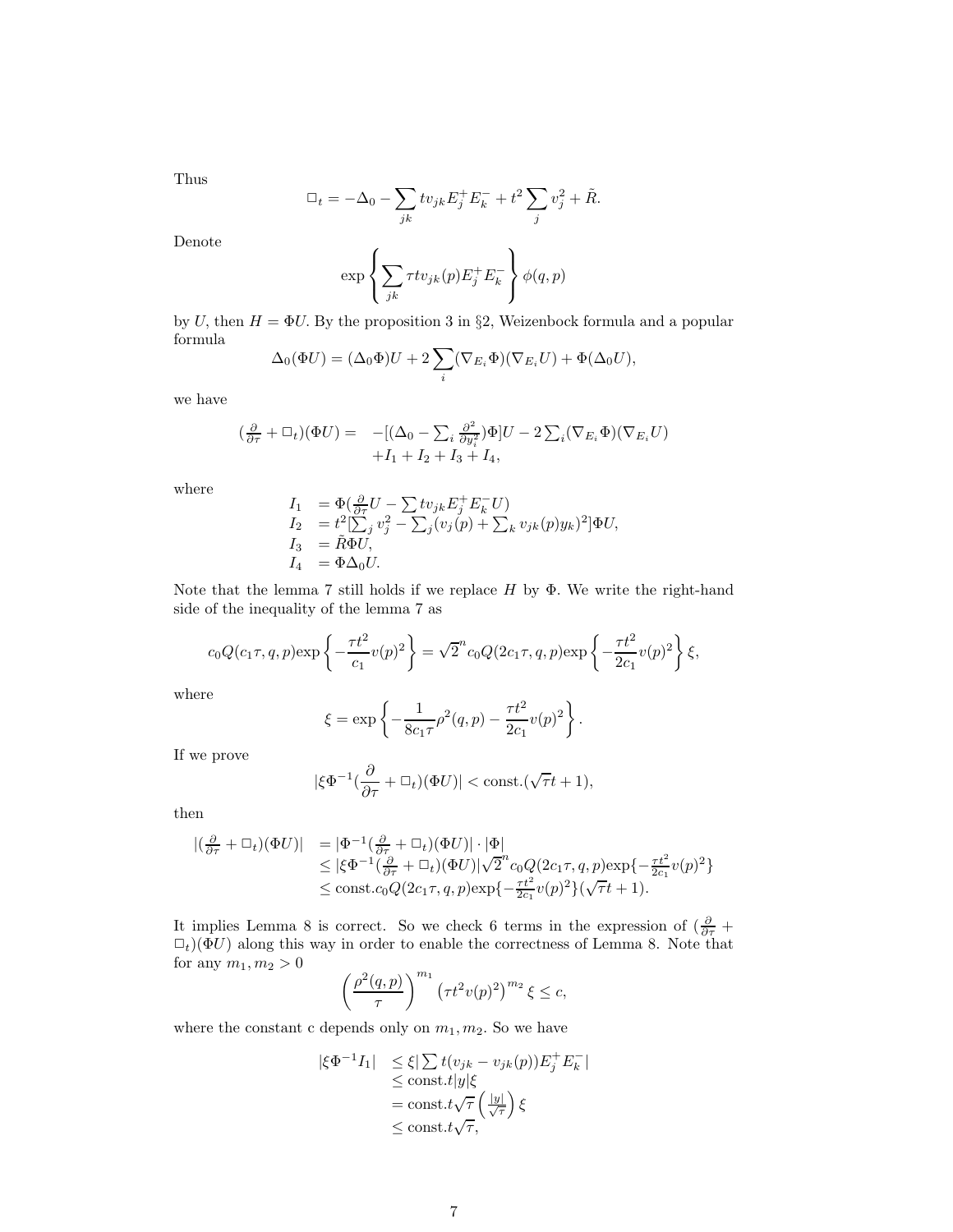$$
\begin{array}{ll}\n|\xi\Phi^{-1}I_2| & \leq t^2|\sum(v_j(p)+v_{jk}(p)y_k+O(|y|^2))^2 - \sum(v_j(p)+v_{jk}(p)y_k)^2|\xi \\
& \leq \text{const.} t^2(|v(p)|\cdot|y|^2+|y|^3)\xi \\
& = \text{const.}\left[t\sqrt{\tau}(\sqrt{\tau}t|v(p)|)(\frac{|y|^2}{\tau})+t^2\sqrt{\tau}^3(\frac{|y|}{\sqrt{\tau}})^3\right]\xi \\
& \leq \text{const.} t\sqrt{\tau},\n\end{array}
$$

where "const." means a constant, which does not depend on  $\tau$ ,  $t$ ,  $q$  and  $p$ . Further it is easy to see that

$$
|\xi\Phi^{-1}I_3| \le \text{const.}, \qquad |\xi\Phi^{-1}I_4| \le \text{const.}.
$$

So only two terms  $[-(\Delta_0 - \sum \frac{\partial^2}{\partial y_i^2})]$  $\frac{\partial^2}{\partial y_i^2}$  ) $\Phi$ ]U and  $[-2 \sum (\nabla_{E_i} \Phi)(\nabla_{E_i} U)]$  are left alone. From the equalities

$$
\begin{array}{ll} \Phi_i & = \nabla_{E_i} \Phi = H^{ij} \frac{\partial}{\partial y_j} \Phi \\ & = \Phi H^{ij} \left\{ -\frac{1}{2\tau} \left( \frac{\Theta \cosh}{\sinh} \right)_{jk} y_k - 2\tau \left( \frac{\cosh - 1}{\Theta \sinh} \right)_{jk} (Ba^*)_k \right\} \end{array}
$$

it follows

$$
|\xi\Phi^{-1}\Phi_i|\leq \text{const.}\left(\frac{|y|}{\tau}+\tau t^2\right)\xi.
$$

Note that  $\phi(q, p) = 1$  for q, which is near p, and  $\exp\left\{\sum \tau t v_{jk}(p) E_j^+ E_k^-\right\}$  does not depend on y, so due to  $|\Gamma_{ij}^k| \le \text{const.}|y|$  we have

$$
|U_i| \le \text{const.} |y|.
$$

Therefore

$$
|\xi\Phi^{-1}\Phi_i U_i| \le \text{const.} \left(\frac{|y|^2}{\tau} + \tau t^2 |y|\right) \xi \le \text{const.} (\sqrt{\tau}t + 1).
$$

By using the equalities

$$
\sum_{i} (\Phi_{ii} - \frac{\partial^2}{\partial y_i^2} \Phi) = \Phi(H^{ik} H^{ij} - \delta_{jk}) \left(-\frac{1}{2\tau}\right) \left(\frac{\Theta \cosh}{\sinh}\right)_{jk} \n+ \Phi H^{il} \frac{\partial H^{ij}}{\partial y_l} \left(-\frac{1}{2\tau}\right) \left(\frac{\Theta \cosh}{\sinh}\right)_{jk} y_k \n- \Phi \Gamma_{ii}^l H^{lj} \left\{-\frac{1}{2\tau} \left(\frac{\Theta \cosh}{\sinh}\right)_{jk} y_k - 2\tau \left(\frac{\cosh - 1}{\Theta \sinh}\right)_{jk} (Ba^*)_k \right\}
$$

and

$$
H^{ij} = \delta_{ij} + \frac{1}{6} \sum R_{ijkl}(p)y_k y_l + \dots
$$

we get

$$
|\xi\Phi^{-1}\sum_{i}(\Phi_{ii}-\frac{\partial^2}{\partial y_i^2}\Phi)|\leq \text{const.}\left(\frac{|y|^2}{\tau}+\tau t^2|y|\right)\xi\leq \text{const.}(1+\sqrt{\tau}t).
$$

Therefore the lemma is proved.

#### 4 Two lemmas

**Lemma A** For a fixed sufficient small  $\epsilon > 0$ , and for any  $c_1, c_2 > 0$  with  $c_1 < c_2$ , there exists a constant  $c = c(c_1, c_2, \epsilon)$  such that for any  $q, p \in M, \nu, \tau > 0$  with  $0<\nu<\tau,$  we have

$$
\int_{\rho(q,z)<\epsilon} Q(c_1(\tau-\nu),q,z)Q(c_2\nu,z,p)dz \leq cQ(c_2\tau,q,p),
$$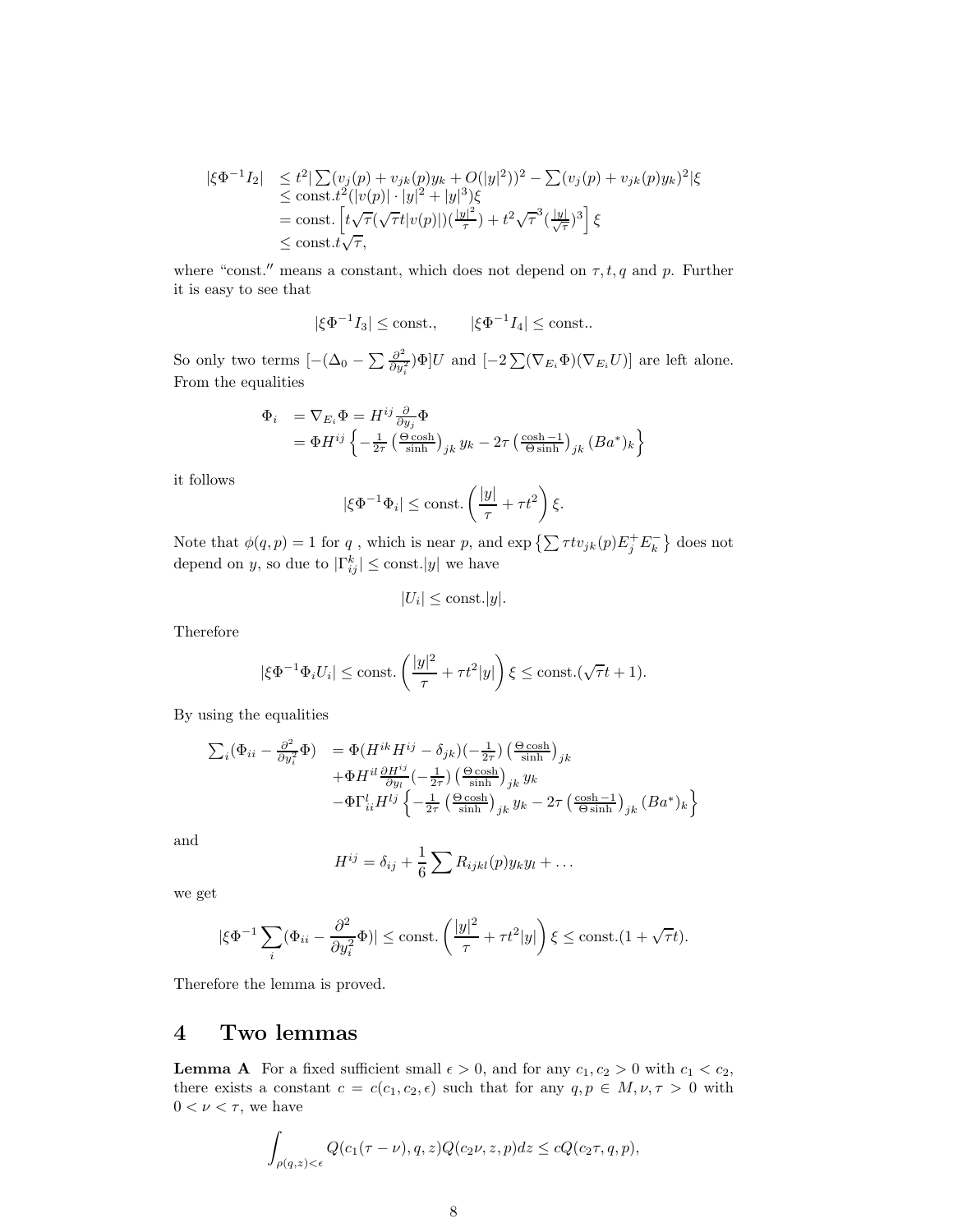where

$$
Q(\alpha, q, z) = \frac{1}{\sqrt{4\pi\alpha}} \exp\left\{-\frac{\rho^2(q, z)}{4\alpha}\right\}.
$$

Proof It is equivalent to prove

$$
\int_{\rho(q,z)<\epsilon} \sqrt{\frac{\tau}{(\tau-\nu)\nu}} \exp\left\{\frac{1}{4}A(\nu,\tau,q,z,p)\right\} dz \le \text{const.},
$$

where const. means a constant, which does not depend on  $\nu, \tau, q$ , and  $p$ , and

$$
A(\nu, \tau, q, z, p) = -\frac{\rho^2(q, z)}{c_1(\tau - \nu)} - \frac{\rho^2(z, p)}{c_2 \nu} + \frac{\rho^2(q, p)}{c_2 \tau}.
$$

Now we prove the above inequlity in three separate cases. (i) If  $\rho(q, p) \geq 4\epsilon$  and  $\frac{\tau - \nu}{\tau} \geq \frac{1}{2}$ , then due to  $\rho(q, z) < \epsilon$ ,

$$
\rho(z, p) \ge \rho(q, p) - \rho(q, z) \ge 4\epsilon - \epsilon = 3\epsilon,
$$
  

$$
\frac{\tau - \nu}{\tau} \rho(z, p) - \frac{\nu}{\tau} \rho(q, z) \ge \frac{1}{2} \rho(z, p) - \frac{1}{2} \rho(q, z) \ge \frac{3\epsilon}{2} - \frac{\epsilon}{2} = \epsilon,
$$

and thus

$$
A(\nu, \tau, q, z, p) \le -\frac{\rho^2(q, z)}{c_1(\tau - \nu)} - \frac{\rho^2(z, p)}{c_2 \nu} + \frac{\rho^2(q, p)}{c_2 \tau} \le -\frac{\rho^2(q, z)}{c_2(\tau - \nu)} - \frac{\rho^2(z, p)}{c_2 \nu} + \frac{(\rho(q, z) + \rho(z, p))^2}{c_2 \tau} = -\frac{\tau}{c_2(\tau - \nu)\nu} \left(\frac{\nu}{\tau} \rho(q, z) - \frac{\tau - \nu}{\tau} \rho(z, p)\right)^2 \le -\frac{\tau}{c_2(\tau - \nu)\nu} \epsilon^2.
$$

Therefore

$$
\sqrt{\frac{\tau}{(\tau-\nu)\nu}}^n \exp\frac{A}{4} \le \sqrt{\frac{\tau}{(\tau-\nu)\nu}}^n \exp\left\{-\frac{\tau}{4c_2(\tau-\nu)\nu}\epsilon^2\right\} \le \text{const.}
$$

(ii) If  $\rho(q, p) \geq 4\epsilon$  and  $\frac{\tau - \nu}{\tau} < \frac{1}{2}$ , then  $\frac{\nu}{\tau} \geq \frac{1}{2}$  and thus

$$
\sqrt{\frac{\tau}{(\tau-\nu)\nu}}^{n} \exp{\frac{A}{4}} \le \sqrt{\frac{2}{\tau-\nu}}^{n} \exp{\left\{-\left(\frac{1}{c_1}-\frac{1}{c_2}\right)\frac{\rho^2(q,z)}{4(\tau-\nu)}+\frac{1}{4}\left(-\frac{\rho^2(q,z)}{c_2(\tau-\nu)}\right.\right.\left.-\frac{\rho^2(z,p)}{c_2\nu}+\frac{\rho^2(q,p)}{c_2\tau}\right)\right\}
$$
\n
$$
\le \sqrt{\frac{2}{\tau-\nu}}^{n} \exp{\left\{-\left(\frac{1}{c_1}-\frac{1}{c_2}\right)\frac{\rho^2(q,z)}{4(\tau-\nu)}-\frac{\tau}{4c_2(\tau-\nu)\nu}\left(\frac{\nu}{\tau}\rho(q,z)-\frac{\tau-\nu}{\tau}\rho(z,p)\right)^2\right\}}
$$
\n
$$
\le \sqrt{\frac{2}{\tau-\nu}}^{n} \exp{\left\{-\left(\frac{1}{c_1}-\frac{1}{c_2}\right)\frac{\rho^2(q,z)}{4(\tau-\nu)}\right\}},
$$

and

$$
\int_{\rho(q,z)<\epsilon} \sqrt{\frac{\tau}{(\tau-\nu)\nu}} \exp\left\{\frac{A}{4}\right\} dz \leq \int_{\rho(q,z)<\epsilon} \sqrt{\frac{2}{(\tau-\nu)}} \exp\left\{-\frac{\rho^2(q,z)}{4c_0(\tau-\nu)}\right\} dz
$$
  

$$
\leq \text{ const.},
$$

where  $c_0 = (\frac{1}{c_1} - \frac{1}{c_2})^{-1}$ . Therefore the lemma is true in this case. (iii) Now we consider the case when  $\rho(q, p) < 4\epsilon$ . Let

$$
\lambda = \frac{\nu}{\tau}, \qquad \mu = \frac{\tau - \nu}{\tau}.
$$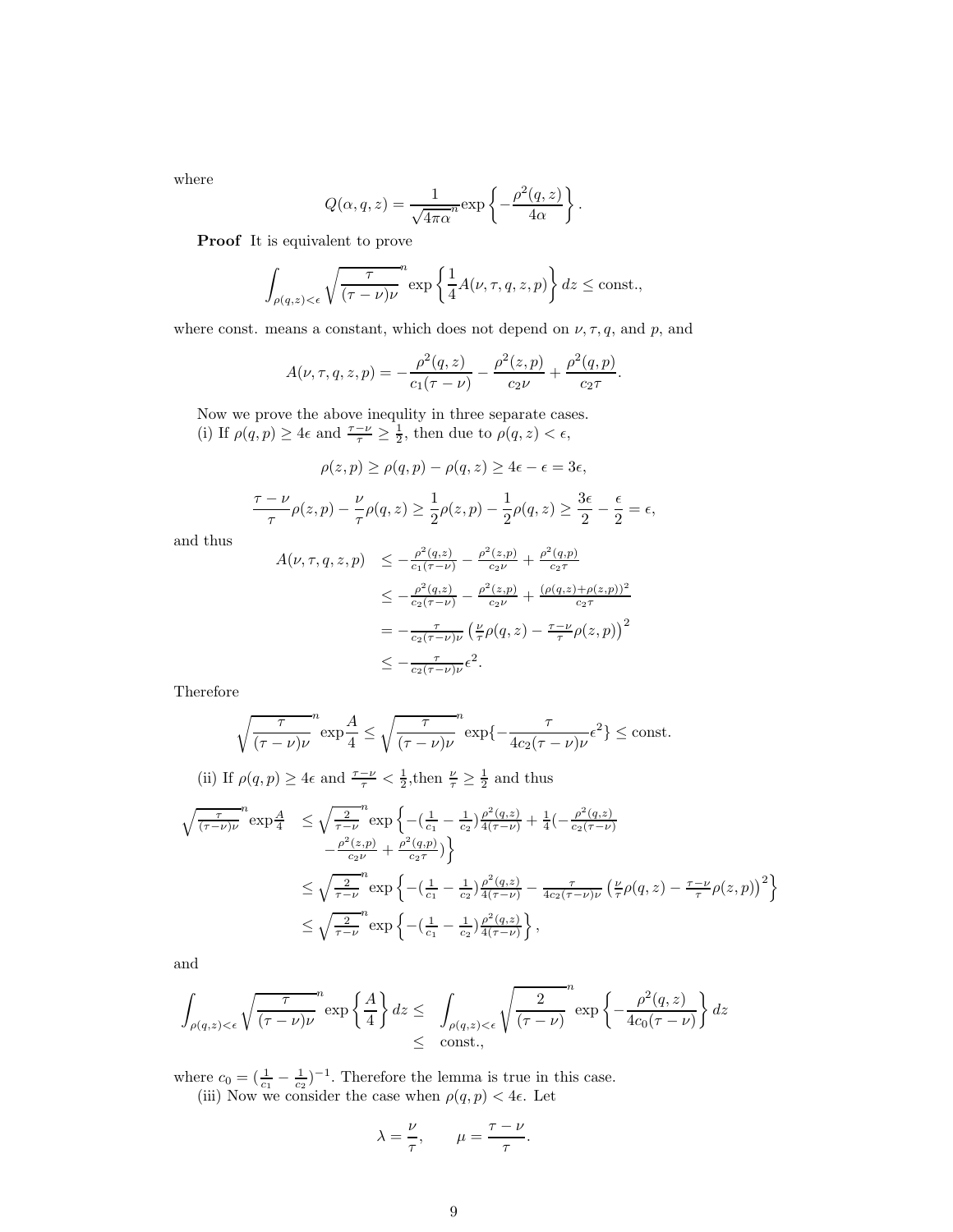By using a reasonning in the proof of case (i),

$$
\lambda \rho^{2}(q, z) + \mu \rho^{2}(z, p) - \lambda \mu \rho^{2}(q, p) \ge \lambda \rho^{2}(q, z) + \mu \rho^{2}(z, p) - \lambda \mu (\rho(q, z) + \rho(z, p))^{2}
$$
  
=  $(\lambda \rho(q, z) - \mu \rho(z, p))^{2}$   
 $\ge 0,$ 

we can let

$$
W = \sqrt{\lambda \rho^2(q, z) + \mu \rho^2(z, p) - \lambda \mu \rho^2(q, p)}.
$$

And let  $o$  be a point on the geodesic joining  $p$  and  $q$  such that

$$
\frac{\rho(o,p)}{\rho(q,p)} = \lambda.
$$

Without of loss of generalities, we assume  $n = 2$ . By the last theorem in the appendix we know that for a sufficeinte small  $\epsilon > 0$ ,

$$
W^2 \ge \frac{1}{2}\rho^2(o, z).
$$

Then

$$
\begin{array}{ll}\n\sqrt{\frac{\tau}{(\tau-\nu)\nu}}^{n} \exp \frac{A}{4} & \leq \sqrt{\frac{\tau}{(\tau-\nu)\nu}}^{n} \exp \left\{-\frac{\tau}{4c_{2}(\tau-\nu)\nu}W^{2}\right\} \\
& \leq \sqrt{\frac{\tau}{(\tau-\nu)\nu}}^{n} \exp \left\{-\frac{\tau}{8c_{2}(\tau-\nu)\nu}\rho^{2}(o,z)\right\}.\n\end{array}
$$

Choose a geodesic coordinate system centering at o, the coordinates of a point is  $(\rho, \theta)$ , where  $\theta \in S^1$ . Then the volume measure dz satisfies

$$
dz \leq \text{const.} |\rho d\rho d\theta|.
$$

And then

$$
\sqrt{\frac{\tau}{(\tau-\nu)\nu}}\exp\frac{A}{4}dz \le \text{const.}\sqrt{\frac{\tau}{(\tau-\nu)\nu}}\exp\{-\frac{1}{8c_2}\frac{\tau}{(\tau-\nu)\nu}\rho^2\}\rho d\rho d\theta.
$$

Therefore we finish the proof of Lemma A.

**Lemma B** Let  $\epsilon$  be small enough. For any  $s_0 > 0, c > 0$  there exists a constant  $h(s_0, c)$  such that for any  $\tilde{c} \geq h(s_0, c)$  and  $t, \tau_1, \tau_2 > 0$  with  $\tau_1 t, \tau_2 t < s_0$ , and  $q, p \in M$  with  $\rho(q, p) < \epsilon$ , we have

$$
\exp\left\{-\frac{\rho^2}{4c\tau_1} - \frac{\tau_1 t^2}{c}v(p)^2\right\}\exp\left\{-\frac{\tau_2 t^2}{\tilde{c}}v(p)^2\right\} \le \exp\left\{-\frac{\tau_2 t^2}{\tilde{c}}v(q)^2\right\}
$$

and

$$
\exp\left\{-\frac{\rho^2}{4c\tau_1}-\frac{\tau_1t^2}{c}v(p)^2\right\}\exp\left\{-\frac{\tau_2t^2}{\tilde{c}}v(q)^2\right\}\leq \exp\left\{-\frac{\tau_2t^2}{\tilde{c}}v(p)^2\right\},\,
$$

where  $\rho = \rho(q, p)$ .

Proof It is equivalent to prove

$$
\exp\left\{-\frac{\rho^2}{4c\tau_1} - \frac{\tau_1 t^2}{c}v(p)^2\right\}\exp\left\{\frac{\tau_2 t^2}{\tilde{c}}|v(q)^2 - v(p)^2|\right\} \le 1,
$$

or

$$
-\frac{\rho^2}{4c\tau_1} - \frac{\tau_1 t^2}{c} v(p)^2 + \frac{\tau_2 t^2}{\tilde{c}} |v(q)^2 - v(p)^2| \le 0.
$$

From Taylor expansion of  $v(q)^2$ 

$$
v(q)^{2} = v(p)^{2} + 2v(p)v'(p)\rho + \dots,
$$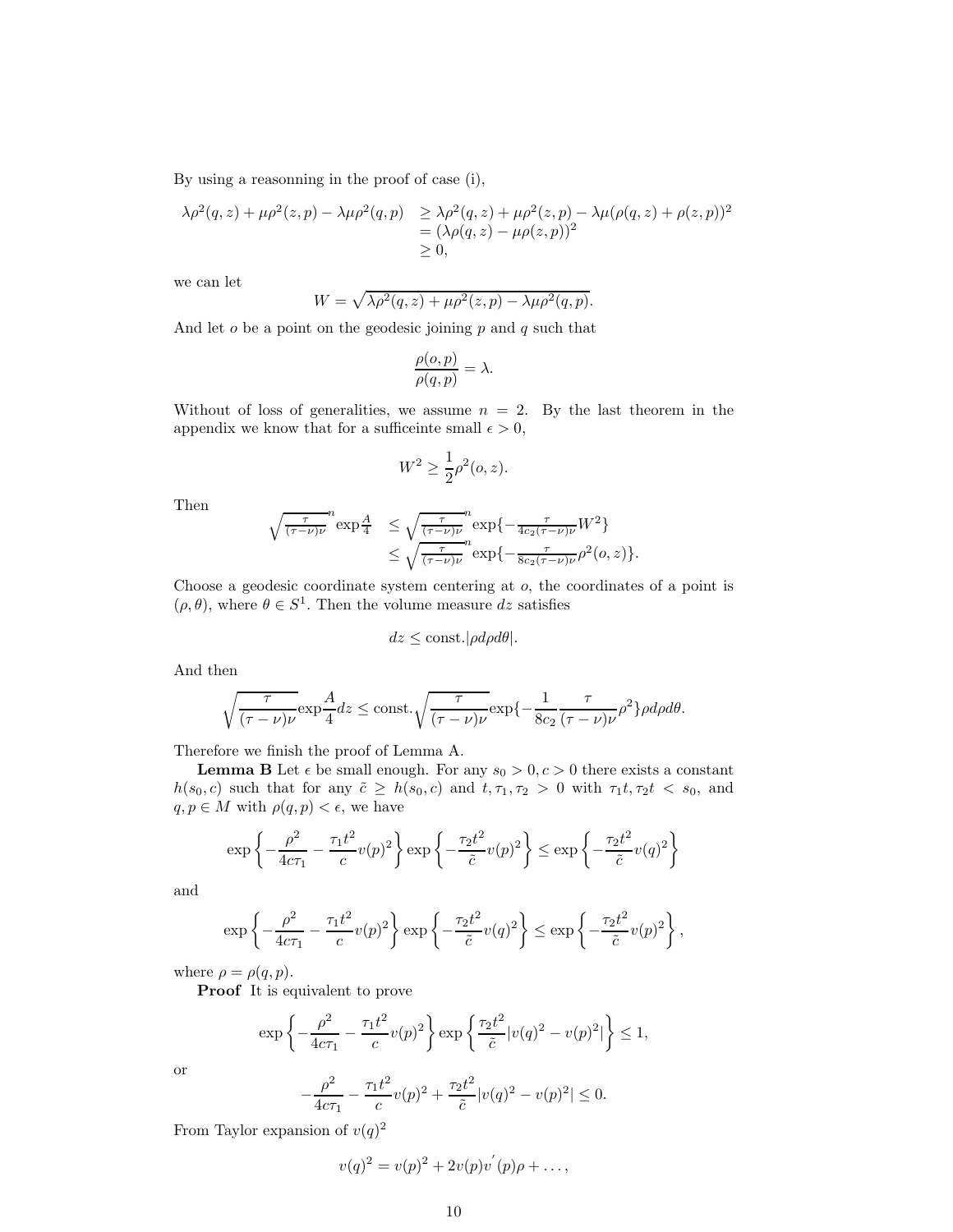it follows that there exists a constant  $k$ , which does not depend on p and q, such that

$$
|v(q)^{2} - v(p)^{2}| \le k(|v(p)|\rho + \rho^{2}).
$$

So

$$
-\frac{\rho^2}{4c\tau_1} - \frac{\tau_1 t^2}{c} v(p)^2 + \frac{\tau_2 t^2}{\tilde{c}} |v(q)^2 - v(p)^2| \leq -\frac{\rho^2}{4c\tau_1} - \frac{\tau_1 t^2}{c} v(p)^2 + \frac{k\tau_2 t^2}{\tilde{c}} (|v(p)|\rho + \rho^2)
$$
  

$$
\leq -\frac{\rho^2}{4c\tau_1} - \frac{\tau_1 t^2}{c} v(p)^2 + \frac{k\tau_2 t^2}{\tilde{c}} \left(\frac{2c}{t} \sqrt{\frac{v(p)^2 \tau_1 t^2}{c}} \sqrt{\frac{\rho^2}{4c\tau_1}}\right) + \frac{4k c\tau_1 \tau_2 t^2}{\tilde{c}} \frac{\rho^2}{4c\tau_1}
$$
  

$$
\leq -\frac{\rho^2}{4c\tau_1} - \frac{\tau_1 t^2}{c} v(p)^2 + \frac{k\tau_2 t c}{\tilde{c}} \left(\frac{\rho^2}{4c\tau_1} + \frac{\tau_1 t^2}{c} v(p)^2\right) + \frac{4k c\tau_1 \tau_2 t^2}{\tilde{c}} \frac{\rho^2}{4c\tau_1}
$$
  

$$
\leq -\frac{\rho^2}{4c\tau_1} \left(1 - \frac{k s_0 c}{\tilde{c}} - \frac{4k s_0^2 c}{\tilde{c}}\right) - \frac{\tau_1 t^2}{c} v(p)^2 \left(1 - \frac{k s_0 c}{\tilde{c}}\right).
$$

Therefore if choose  $h(s_0, c) \ge (ks_0 + 4ks_0^2)c$ , then we have

$$
-\frac{\rho^2}{4c\tau_1} - \frac{\tau_1 t^2}{c} v(p)^2 + \frac{\tau_2 t^2}{\tilde{c}} |v(q)^2 - v(p)^2| \le 0.
$$

So lemma B is true.

### 5 Levi iteration

**Definition 9** Suppose we are given  $H(\tau, q, p, t)$ . By the following procedure we construct  $K_m(\tau, q, p, t)$ ,  $m > 0$ , and  $K(\tau, q, p, t)$ .

$$
K_0(\tau, q, p, t) = (\frac{\partial}{\partial \tau} + \Box_t) H(\tau, q, p, t),
$$
  
\n
$$
K_{m+1}(\tau, q, p, t) = \int_0^{\tau} d\nu \int K_0(\tau - \nu, q, z, t) K_m(\nu, z, p, t) dz, \quad \forall m \ge 0,
$$
  
\n
$$
K(\tau, q, p, t) = \sum_{m=0}^{\infty} (-1)^{m+1} K_m(\tau, q, p, t).
$$

The above procedure is called Levi iteration.

Of course, the first question for Levi iteration is wheather the series, which defines  $K(\tau, q, p, t)$ , converges. We will show it does if  $H(\tau, q, p, t)$  is defined by Definition 6.

**Lemma 10** Choose  $\phi(q, p)$  properly such that the supports of  $H(\tau, q, p, t)$  and  $(\frac{\partial}{\partial \tau} + \Box_t)H(\tau, q, p, t)$  are contained in  $\{(\tau, q, p, t)| \rho(q, p) < \epsilon\}$ . Then for sufficient small  $\epsilon$  and fixed  $\tau_0$ ,  $s_0 > 0$  there exist  $c_0$ ,  $c_1$  such that Lemma 7, Lemma 8 and the following inequalities hold.

$$
|H(\tau, q, p, t)| \le c_0 Q(c_1 \tau, q, p) \exp\left\{-\frac{\tau t^2}{c_1} v(q)^2\right\},
$$
  

$$
|(\frac{\partial}{\partial \tau} + \Box_t)H(\tau, q, p, t)| \le c_0(\sqrt{\tau}t + 1)Q(c_1 \tau, q, p) \exp\left\{-\frac{\tau t^2}{c_1} v(q)^2\right\}.
$$

Proof The lemma is trivial due to Lemma7, Lemma 8 and Lemma B.

**Lemma 11** Choose  $\epsilon, \tau_0, s_0$  as in Lemma 10 and let  $c_0, c_1$  be given in Lemma 10. Then for  $\tilde{c}_1 > \text{Max}\{h(s_0, 2c_1), 2c_1, \epsilon\}$ , where  $h(s_0, 2c_1, \epsilon)$  is given in Lemma B, the following inequalities hold

$$
|K_m(\tau, q, p, t)| \leq \left(\frac{\tilde{c}_1}{c_1}\right)^{\frac{n}{2}} c_0(\sqrt{2}^n c_0 c)^m (\sqrt{\tau} t + 1)^{m+1} \frac{\tau^m}{m!} Q(\tilde{c}_1 \tau, q, p) \exp\left\{-\frac{\tau t^2}{\tilde{c}_1} v(q)^2\right\},\,
$$

where  $m \geq 0$ , and  $c = c(2c_1, \tilde{c}_1)$ , which is given by Lemma A.

Proof Let

$$
a_0 = \left(\frac{\tilde{c}_1}{c_1}\right)^{\frac{n}{2}} c_0,
$$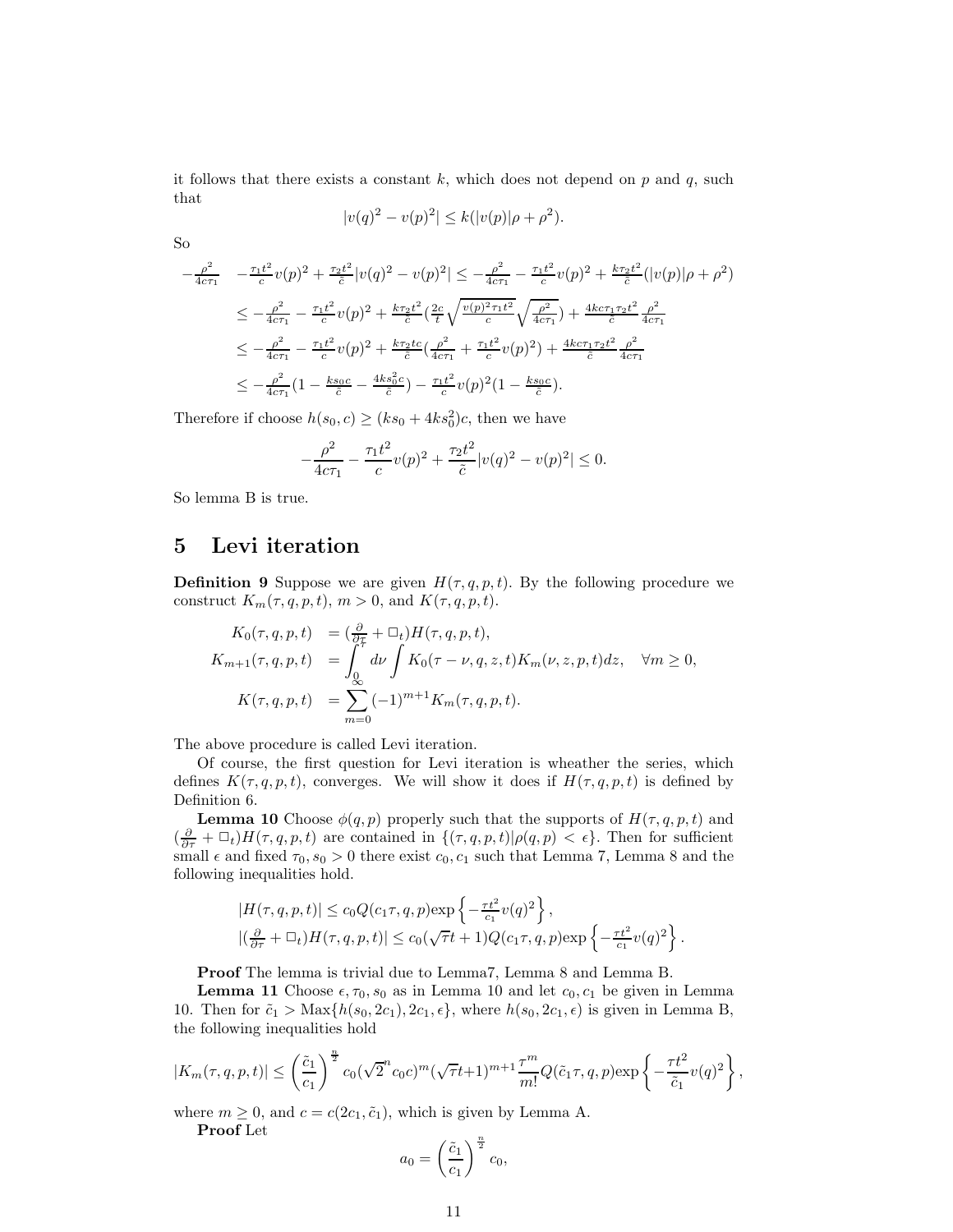then by Lemma 10

$$
|K_0(\tau, q, p, t)| = |(\frac{\partial}{\partial \tau} + \Box_t)H(\tau, q, p, t)|
$$
  
\n
$$
\leq c_0(\sqrt{\tau}t + 1)\frac{1}{\sqrt{4\pi c_1\tau}^n} \exp\left\{-\frac{\rho^2(q, p)}{4c_1\tau} - \frac{\tau t^2}{c_1}V(q)\right\}
$$
  
\n
$$
\leq (\frac{\tilde{c}_1}{c_1})^{\frac{n}{2}}c_0(\sqrt{\tau}t + 1)\frac{1}{\sqrt{4\pi\tilde{c}_1\tau}^n} \exp\left\{-\frac{\rho^2(q, p)}{4\tilde{c}_1\tau} - \frac{\tau t^2}{\tilde{c}_1}V(q)\right\}
$$
  
\n
$$
= a_0(\sqrt{\tau}t + 1)Q(\tilde{c}_1\tau, q, p) \exp\left\{-\frac{\tau t^2}{\tilde{c}_1}v(q)^2\right\}.
$$

Define

$$
a_{m+1} = (\sqrt{2}^n c_0 c) a_m = \left(\frac{\tilde{c}_1}{c_1}\right)^{\frac{n}{2}} c_0 (\sqrt{2}^n c_0 c)^{m+1}.
$$

We are going to check the following equalities

$$
|K_m(\tau, q, p, t)| \le a_m(\sqrt{\tau}t + 1)^{m+1}\frac{\tau^m}{m!}Q(\tilde{c}_1\tau, q, p) \exp\left\{-\frac{\tau t^2}{\tilde{c}_1}v(q)^2\right\},\,
$$

by induction on  $m$ . Suppose the inequality is true for  $m$ , by using an inequality in Lemma 10 and a fact

$$
Support(K_0(\tau, q, p, t)) \subset \{(\tau, q, p, t) | \rho(q, p) < \epsilon\}
$$

we have

$$
|K_{m+1}| = |\int_0^{\tau} \int_M K_0(\tau - \nu, q, z, t) K_m(\nu, z, p, t) dz d\nu|
$$
  
\n
$$
= |\int_0^{\tau} \int_{\rho(z,q) < \epsilon}^M K_0(\tau - \nu, q, z, t) K_m(\nu, z, p, t) dz d\nu|
$$
  
\n
$$
\leq \int_0^{\tau} \int_{\rho(z,q) < \epsilon} c_0 a_m (\sqrt{\tau - \nu} t + 1) (\sqrt{\nu} t + 1)^{m+1} \frac{\nu^m}{m!} \tilde{Q} dz d\nu
$$
  
\n
$$
\leq \int_0^{\tau} \int_{\rho(z,q) < \epsilon} c_0 a_m (\sqrt{\tau} t + 1)^{m+2} \frac{\nu^m}{m!} \tilde{Q} dz d\nu
$$

where

$$
\tilde{Q} = Q(c_1(\tau - \nu), q, z) \exp\left\{-\frac{(\tau - \nu)t^2}{c_1}v(z)^2\right\}Q(\tilde{c}_1\nu, z, p) \exp\left\{-\frac{\nu t^2}{\tilde{c}_1}v(z)^2\right\}.
$$

By Lemma B we have

$$
\tilde{Q} = \sqrt{2}^{n} Q(2c_{1}(\tau - \nu), q, z) Q(\tilde{c}_{1}\nu, z, p) \exp \left\{ -\frac{\rho^{2}(q, z)}{8(\tau - \nu)c_{1}} - \frac{(\tau - \nu)t^{2}}{2c_{1}} v(z)^{2} \right\}
$$
\n
$$
\exp \left\{ -\frac{(\tau - \nu)t^{2}}{2c_{1}} v(z)^{2} \right\}
$$
\n
$$
= \sqrt{2}^{n} Q(2c_{1}(\tau - \nu), q, z) Q(\tilde{c}_{1}\nu, z, p) \exp \left\{ -\frac{\rho^{2}(q, z)}{8(\tau - \nu)c_{1}} - \frac{(\tau - \nu)t^{2}}{2c_{1}} v(z)^{2} \right\}
$$
\n
$$
\exp \left\{ -\frac{(\tau - \nu)t^{2}}{2c_{1}} v(z)^{2} - \frac{\nu t^{2}}{\tilde{c}_{1}} v(z)^{2} \right\}
$$
\n
$$
\leq \sqrt{2}^{n} Q(2c_{1}(\tau - \nu), q, z) Q(\tilde{c}_{1}\nu, z, p) \exp \left\{ -\frac{\rho^{2}(q, z)}{8(\tau - \nu)c_{1}} - \frac{(\tau - \nu)t^{2}}{2c_{1}} v(z)^{2} \right\}
$$
\n
$$
\exp \left\{ -\frac{\tau t^{2}}{\tilde{c}_{1}} v(z)^{2} \right\}
$$
\n
$$
\leq \sqrt{2}^{n} Q(2c_{1}(\tau - \nu), q, z) Q(\tilde{c}_{1}\nu, z, p) \exp \left\{ -\frac{\tau t^{2}}{\tilde{c}_{1}} v(q)^{2} \right\}.
$$

And by Lemma A we also have

$$
\int_{\rho(z,q)<\epsilon} \tilde{Q}dz \leq \sqrt{2}^n c Q(\tilde{c}_1 \tau, q, p) \exp\left\{-\frac{\tau t^2}{\tilde{c}_1}v(q)^2\right\}.
$$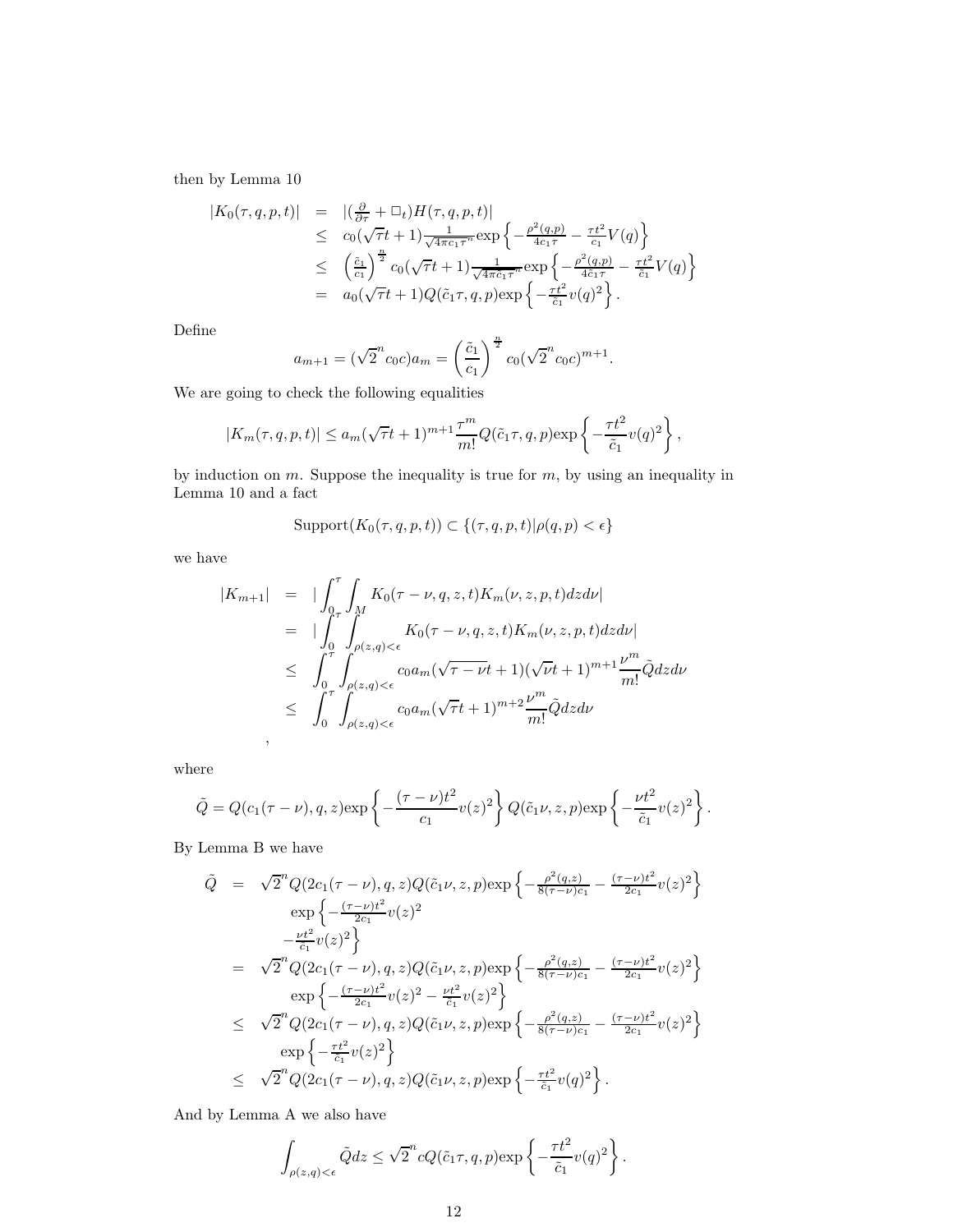Therefore,

$$
\begin{array}{rcl}\n|K_{m+1}| & \leq & \int_0^\tau (c_0 c \sqrt{2}^n) a_m (\sqrt{\tau} t + 1)^{m+2} \frac{\nu^m}{m!} d\nu \cdot Q(\tilde{c}_1 \tau, q, p) \exp\left\{-\frac{\tau t^2}{\tilde{c}_1} v(q)^2\right\} \\
& = & a_{m+1} (\sqrt{\tau} t + 1)^{m+2} \frac{\tau^{m+1}}{(m+1)!} Q(\tilde{c}_1 \tau, q, p) \exp\left\{-\frac{\tau t^2}{\tilde{c}_1} v(q)^2\right\}.\n\end{array}
$$

The lemma is proved.

Lemma 12 There holds

$$
\sum_{m=0}^{\infty} |K_m(\tau, q, p, t)| \leq \left(\frac{\tilde{c}_1}{c_1}\right)^{\frac{n}{2}} c_0(\sqrt{\tau}t + 1) \exp\left\{\sqrt{2}^n c_0 c(\sqrt{\tau_0} s_0 + \tau_0)\right\}
$$
  

$$
Q(\tilde{c}_1 \tau, q, p) \exp\left\{-\frac{\tau t^2}{\tilde{c}_1} v(q)^2\right\}.
$$

Proof It is a trivial corollary of Lemma 11. Proposition 13 There holds

$$
G(\tau, q, p, t) = H(\tau, q, p, t) + \int_0^{\tau} d\nu \int_M H(\tau - \nu, q, z, t) K(\nu, z, p, t) dz.
$$

**Proof**  $K(\tau, q, p, t)$  is well-defined due to Lemma 12. The right-hand side of the above equality is also well-defined by using Lemma 12 and Lemma A. By a necessary routine check the right-hand side is indeed a fundamental solution of  $\frac{\partial}{\partial \tau} + \Box_t$ . So the proposition is true.

## 6 Proof of Theorem 1

Due to

$$
\Theta^{\#} = \sqrt{4\tau^2 B^* B} = \sqrt{4\tau^2 t^2 A(p) A(p)^*} = \theta
$$

we have  $H(\tau, p, p, t) = \phi_0(\tau, t, p)$ . Then by Proposition 13, Theorem 1 is equivalent to

$$
(s - \lim) \int_M dp \int_0^{\tau} d\nu \int_M H(\tau - \nu, p, z, t) K(\nu, z, p, t) dz = 0.
$$

By lemma 10, lemma 12, and lemma B, which is used in the same way as in proving Lemma 11, we can get

(i) 
$$
|H(\tau - \nu, p, z, t)K(\nu, z, p, t)| \le \text{const.}
$$
  $(\sqrt{\tau}t + 1)Q(2c_1(\tau - \nu), p, z)Q(\tilde{c}_1\nu, z, p)$   
\n $\exp\left\{-\frac{\tau t^2}{\tilde{c}_1}v(p)^2\right\},$   
\n(ii)  $|H(\tau - \nu, p, z, t)K(\nu, z, p, t)| \le \text{const.}$   $(\sqrt{\tau}t + 1)Q(2c_1(\tau - \nu), p, z)Q(\tilde{c}_1\nu, z, p)$   
\n $\exp\left\{-\frac{\tau t^2}{\tilde{c}_1}v(z)^2\right\},$ 

where the const. is a constant, which does not depend on  $\tau, t, q, p, z$ .

Let  $N_{\epsilon}$  be an  $\epsilon$ -neighbourhood of the zero set of V, and let

$$
\delta = \text{Min}\{|V(p)|; p \notin N_{\epsilon}\}.
$$

Thus if z is not in  $N_{\epsilon}$ , then by (ii) we have

$$
|H(\tau - \nu, p, z, t)K(\nu, z, p, t)| \le \text{const.} \quad (\sqrt{\tau}t + 1)Q(2c_1(\tau - \nu), p, z)
$$
  

$$
Q(\tilde{c}_1 \nu, z, p) \exp\left\{-\frac{\tau t^2 \delta^2}{\tilde{c}_1}\right\},
$$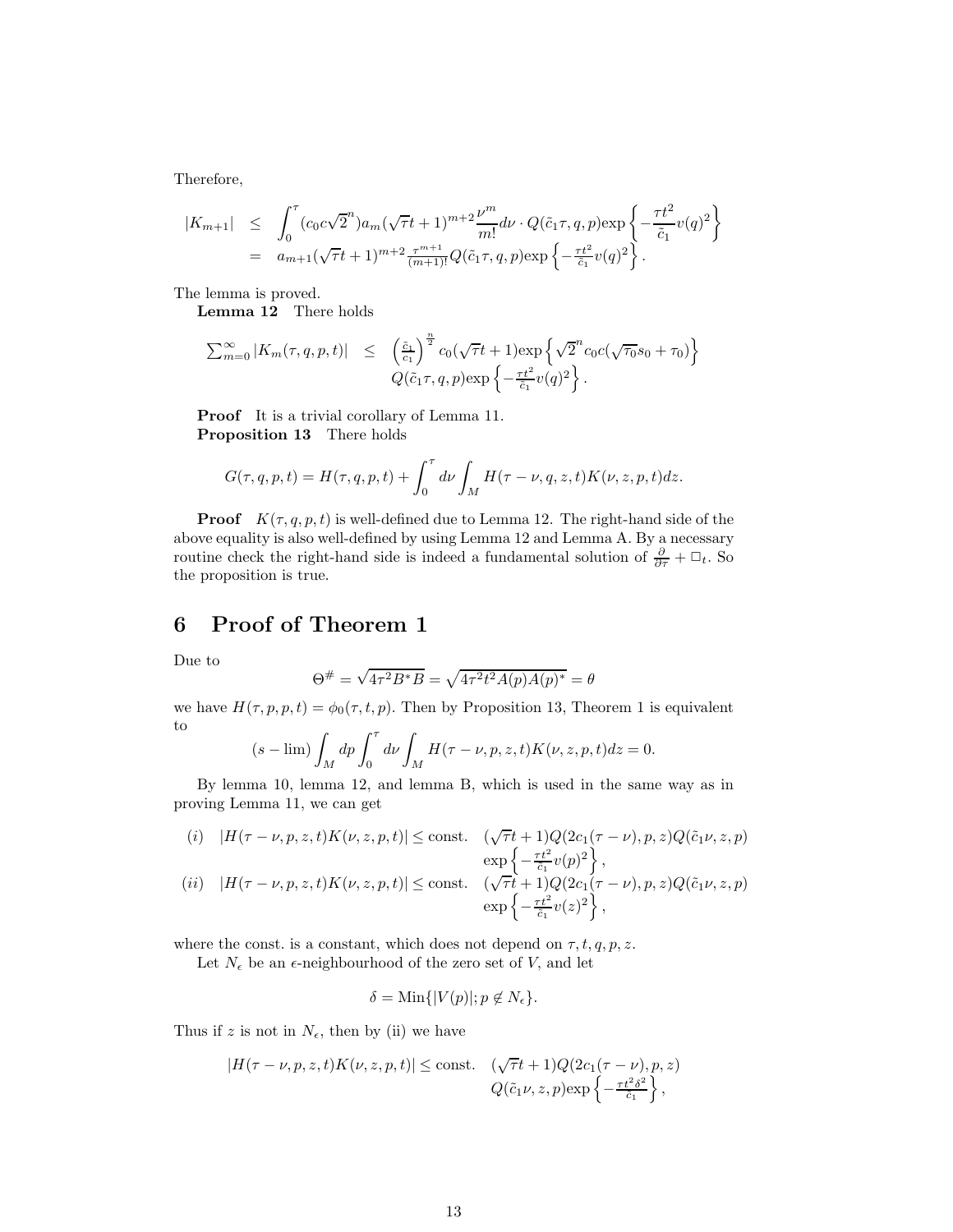$$
\begin{split} \mid \int_{M} dp \int_{0}^{\tau} d\nu \quad & \int_{M-N_{\epsilon}} H(\tau-\nu,p,z,t) K(\nu,z,p,t) dz \leq \\ & \leq \text{const.} \exp \left\{ - \frac{\tau t^2 \delta^2}{\tilde{c}_1} \right\} \int_{0}^{\tau} (\sqrt{\tau} t + 1) d\nu \\ & \quad \int \int_{\rho(p,z) < \epsilon} Q(2c_1(\tau-\nu),p,z) Q(\tilde{c}_1 \nu,z,p) dp dz \\ & \leq \text{const.} \exp \left\{ - \frac{s \delta^2}{\tilde{c}_1} t \right\} (\sqrt{\tau} s + \tau) \int_{M} Q(\tilde{c}_1 \tau,p,p) dp \\ & \leq \text{const.} \frac{1}{\sqrt{\tau}^n} \exp \left\{ - \frac{s^2 \delta^2}{\tilde{c}_1} \frac{1}{\tau} \right\}, \end{split}
$$

which implies

$$
(s - \lim)|\int_M dp \int_0^{\tau} d\nu \int_{M-N_{\epsilon}} H(\tau - \nu, p, z, t) K(\nu, z, p, t) dz| = 0.
$$

Similarly, for  $p \notin N_{\epsilon}$ , we also have

$$
(s - \lim)|\int_{M - N_{\nu}} dp \int_0^{\tau} d\nu \int_M H(\tau - \nu, p, z, t) K(\nu, z, p, t) dz| = 0.
$$

Suppose  $0 \in \text{Zero}(V)$ , choose a normal coordinate system centering at 0, and an orthonormal moving frame as in §3. Let the coordinates of p and z are  $(x_1, \dots, x_n), (z_1, \dots, z_n)$ respectively. And let  $Y = (y_1, \dots, y_n)$  be defined by

$$
\exp_z(\sum y_i E_i(z)) = p.
$$

Then

$$
H(\tau, p, z, t) = \Phi(\tau, Y, t(v_1(z), \cdots, v_n(z)), tB(z))
$$
  

$$
\exp\left\{\sum \tau t v_{jk}(z) E_j^+ E_k^-\right\} \phi(p, z),
$$

and

$$
|H(\tau, p, z, t)| \le \text{const.}\Phi(\tau, Y, t(v_1(z), \cdots, v_n(z)), tB(z)).
$$

Note that

$$
Y = (X - Z) + \dots,
$$
  
\n
$$
(v_1(z), \dots, v_n(z)) = (z_1, \dots, z_n) \begin{pmatrix} v_{11}(0) & \cdots & v_{n1}(0) \\ \vdots & & \vdots \\ v_{1n}(0) & \cdots & v_{nn}(0) \end{pmatrix} + \dots
$$
  
\n
$$
= ZB(0) + \dots
$$

and

$$
\Phi_0(\tau, X - Z, tZB(0), tB(0)) = \frac{1}{\sqrt{4\pi\tau}^n} \sqrt{\det\left(\frac{\Theta}{\sinh}\right)} \exp\left\{-\frac{1}{8\tau}(X + Z)\frac{\Theta(\cosh - 1)}{\sinh}(X + Z)^* -\frac{1}{8\tau}(X - Z)\frac{\Theta(\cosh + 1)}{\sinh}(X - Z)^*\right\}
$$

Now we estimate  $\Phi(\tau, Y, t(v_1(z), \dots, v_n(z)), tB(z))$  and  $\Phi(\tau, X-Z, tZB(0), tB(0)).$ **Lemma 14** For fixed  $s > 0$ , there exist  $\epsilon, \eta > 0$  such that if  $\rho(p, z) \leq \epsilon$ , then

(i) 
$$
\Phi(\tau, X - Z, tZB(0), tB(0)) \le \text{const.} \frac{1}{\sqrt{4\pi\tau^n}} \exp\left\{ \begin{array}{cc} -\frac{1}{4\tau\eta}[(X+Z)(X+Z)^* \\ + (X-Z)(X-Z)^*] \end{array} \right\}.
$$
  
\n(ii)  $\Phi(\tau, Y, t(v_1(z), \dots, v_n(z)), tB(z)) \le \text{const.} \frac{1}{\sqrt{4\pi\tau^n}} \exp\left\{-\frac{1}{8\tau\eta}[(X+Z)(X+Z)^* \\ + (X-Z)(X-Z)^*\right\},$ 

where the const. depends on s.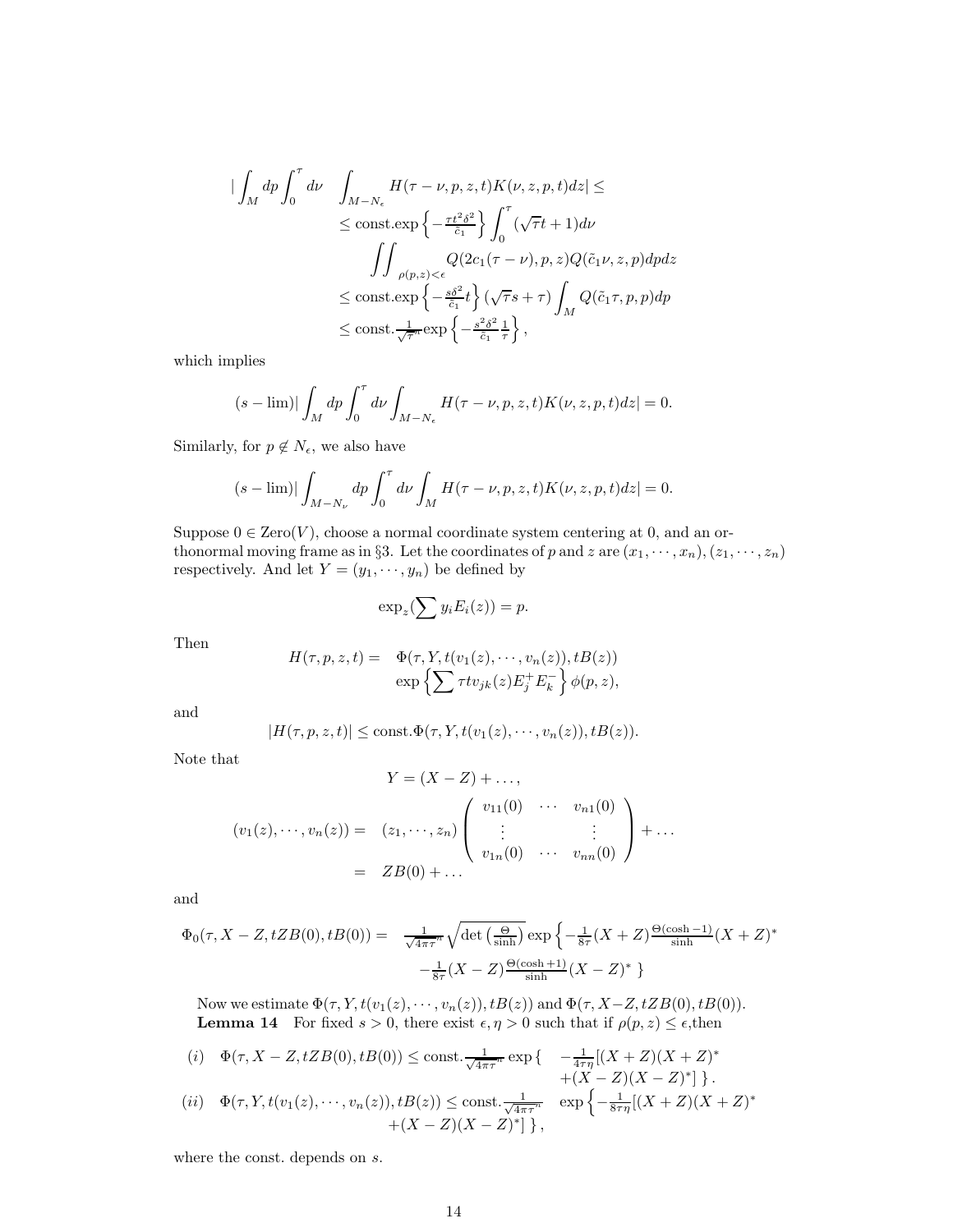Proof Denote

$$
A_0 = -\frac{1}{4\tau}(X - Z)\frac{\Theta_0 \cosh_0}{\sinh_0}(X - Z)^* -2\tau t^2(X - Z)\frac{\cosh_0 - 1}{\Theta_0 \sinh_0}B(0)(ZB(0))^* -2\tau t^2 ZB(0)\frac{\cosh_0^{\theta} - 1}{\Theta_0^{\theta} \sinh_0^{\theta}}(ZB(0))^*,
$$

and

$$
A = -\frac{1}{4\tau} Y \frac{\Theta \cosh}{\sinh} Y^* -2\tau t^2 Y \frac{\cosh -1}{\Theta \sinh} B(z) v(z)^* -2\tau t^2 v(z) \frac{\cosh \theta}{\Theta} \frac{1}{\sinh \theta} v(z)^*,
$$

where

$$
v(z) = (v_1(z), \dots, v_n(z)),
$$
  
\n
$$
\Theta = \sqrt{4\tau^2 t^2 B(z) B(z)^*},
$$
  
\n
$$
\Theta_0 = \sqrt{4\tau^2 t^2 B(0) B(0)^*},
$$
  
\n
$$
\cosh_0 = \cosh \Theta_0.
$$

It is trivial that there is a positive function  $\alpha(\cdot)$  with  $\lim_{\epsilon \to 0} \alpha(\epsilon) = 0$ , such that

$$
|A - A_0| \leq \text{ const. } \alpha(\epsilon) \{ \frac{1}{4\tau} |X - Z|^2 + 2\tau t^2 |X - Z| \cdot |Z| + 2\tau t^2 |Z|^2 \} \leq \text{ const. } \alpha(\epsilon) \{ \frac{1}{\tau} |X - Z|^2 + \frac{1}{\tau} |X - Z| \cdot |Z| + \frac{1}{\tau} |Z|^2 \}.
$$

From

$$
\begin{array}{l} |Z| \leq \frac{1}{2}(|X - Z| + |X + Z|), \\ |Z|^2 \leq \frac{1}{4}(|X - Z| + |X + Z|)^2 \leq \frac{1}{2}(|X - Z|^2 + |X + Z|^2), \end{array}
$$

it follows that

$$
|A - A_0| \le \text{const.}\alpha(\epsilon)\left\{\frac{1}{\tau}|X - Z|^2 + |X + Z|^2\right\}.
$$

By using Proposition 5 we can choose  $\eta > 0$  such that the following inequalities hold. Θ0(cosh<sup>0</sup> +1)

$$
A_0 = -\frac{1}{8}(X - Z)\frac{\Theta_0(\cosh_0 + 1)}{\sinh_0}(X - Z)
$$
  

$$
-\frac{1}{8}(X + Z)\frac{\Theta_0(\cosh_0 - 1)}{\sinh_0}(X + Z)
$$
  

$$
\leq -\frac{1}{4\tau\eta}|X - Z|^2 - \frac{1}{4\tau\eta}|X + Z|^2.
$$

So from

$$
\frac{\Theta}{\sinh} \ge \text{const.} > 0
$$

we get (i). And it is easy to see that

$$
\begin{array}{ll}\n|\Phi| & \leq \text{const.} \frac{1}{\sqrt{4\pi\tau^n}} \exp A \leq \text{const.} \exp\{A - A_0\} \frac{1}{\sqrt{4\pi\tau^n}} \exp A_0 \\
& \leq \text{const.} \exp\left\{ \text{const.} \frac{\alpha(\epsilon)}{\tau} (|X - Z|^2 + |X + Z|^2) - \frac{1}{8\tau\eta} (|X - Z|^2 + |X + Z|^2) \right\} \\
& \frac{1}{\sqrt{4\pi\tau^n}} \exp\left\{ -\frac{1}{8\tau\eta} (|X - Z|^2 + |X + Z|^2) \right\}.\n\end{array}
$$

Choose  $\epsilon$  small enough such that the term

$$
\left\{\text{const.} \frac{\alpha(\epsilon)}{\tau} (|X - Z|^2 + |X + Z|^2) - \frac{1}{2\tau\eta} (|X - Z|^2 + |X + Z|^2) \right\}
$$

in the above inequalities is negative, thus the lemma is true.

Now let us continue to prove the theorem 1. By using Lemma 12 we have

$$
|H(\tau - \nu, p, z, t) - K(\nu, z, p, t)| \le \text{const.} \Phi(\tau - \nu, p, z, t)(\sqrt{\nu}t + 1)Q(\tilde{c}_1 \nu, q, p) \le \text{const.}(\sqrt{\tau}t + 1)\frac{1}{\sqrt{\tau - \nu}^n} \frac{1}{\sqrt{\nu}^n} \exp\left\{-\frac{1}{8(\tau - \nu)\eta}(X + Z)(X + Z)^*\right\} \exp\left\{-\frac{1}{8(\tau - \nu)\eta}(X - Z)(X - Z)^*\right\} \cdot \exp\left\{-\frac{1}{4\nu\tilde{c}_1}(X - Z)(X - Z)^*\right\}.
$$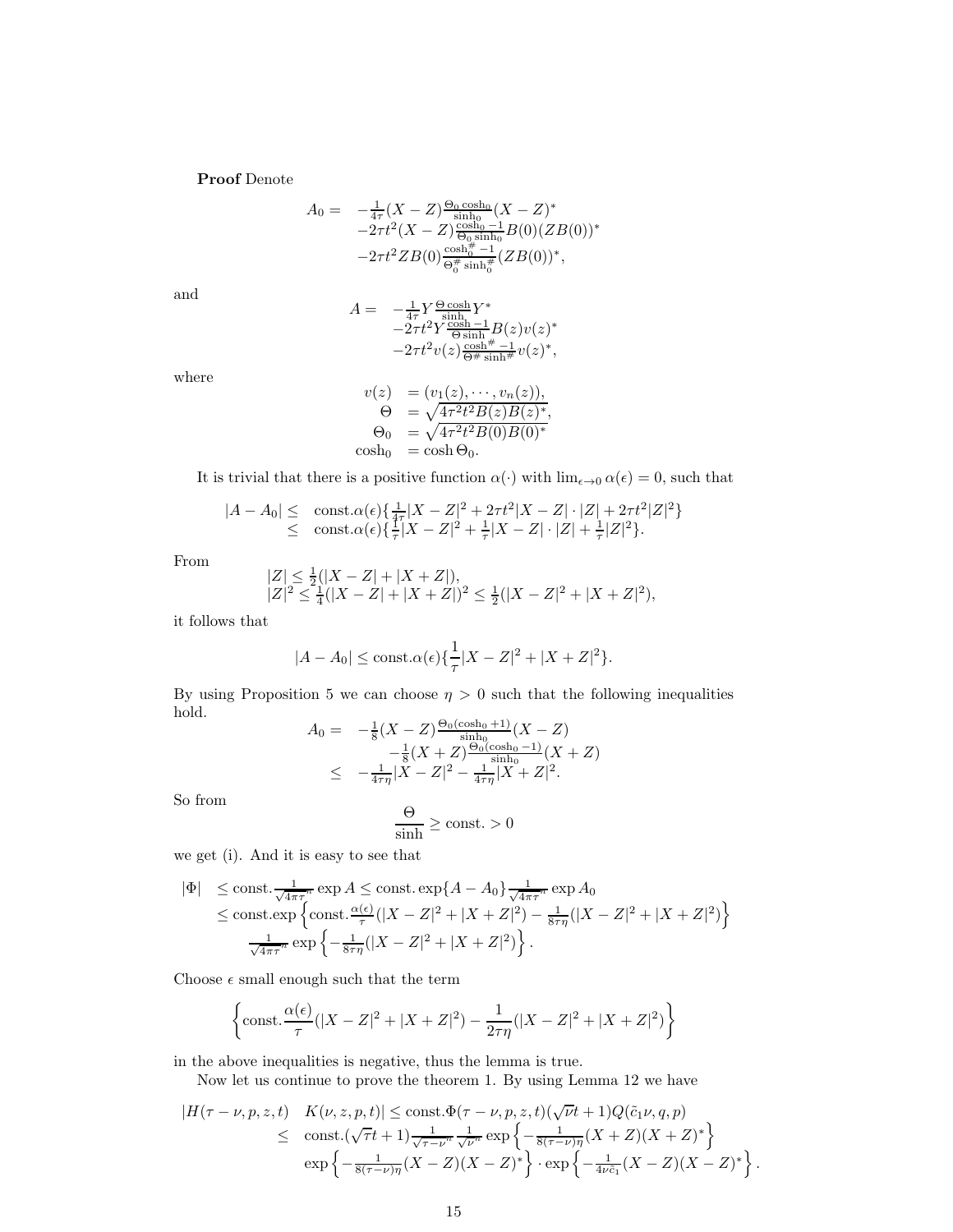Let  $W_1 = X + Z$ ,  $W_2 = X - Z$ , note that

$$
b_0 \equiv \int \frac{1}{\sqrt{\tau - \nu}^n} \exp \left\{ -\frac{1}{8(\tau - \nu)\eta} W_2 W_2^* \right\} \frac{1}{\sqrt{\nu}^n} \exp \left\{ -\frac{1}{4\nu\tilde{c}_1} W_2 W_2^* \right\} dW_2
$$
  

$$
\leq \int \frac{1}{\sqrt{(\tau - \nu)\nu}^n} \exp \left\{ -\frac{\tau}{4(\tau - \nu)\nu\tilde{c}_2} W_2 W_2^* \right\} dW_2
$$
  

$$
\leq \text{const.} \frac{1}{\sqrt{\tau}^n},
$$

where

$$
\tilde{c}_2 = \text{Max}\{2\eta, \tilde{c}_1\}.
$$

Then

$$
\begin{split}\n&\left|\int_{0}^{\tau} d\nu \int \int_{\{\text{near } 0\}} H(\tau - \nu, p, z, t) K(\nu, z, p, t) dp dz\right| \\
&\leq\quad \text{const.} \int_{0}^{\tau} d\nu \int \int_{\{\text{near } 0\}} H \cdot K dW_1 dW_2| \\
&\leq\quad \text{const.} \int_{0}^{\tau} (\sqrt{\tau}t + 1) d\nu \int b_0 \exp\left\{-\frac{W_1^2}{8(\tau - \nu)\eta}\right\} dW_1 \\
&\leq\quad \text{const.} \int_{0}^{\tau} (\sqrt{\tau}t + 1) d\nu \int \frac{1}{\sqrt{\tau}^n} \exp\left\{-\frac{W_1^2}{8(\tau - \nu)\eta}\right\} dW_1 \\
&\leq\quad \text{const.} \int_{0}^{\tau} (\sqrt{\tau}t + 1) d\nu \int \frac{1}{\sqrt{\tau}^n} \exp\left\{-\frac{W_1^2}{4\tau\eta}\right\} dW_1 \\
&\leq\quad \text{const.} (\sqrt{\tau}t + 1)\tau \\
&\leq\quad \text{const.} (\sqrt{\tau}s + \tau) \stackrel{\text{S-lim}}{\longrightarrow} 0,\n\end{split}
$$

where  ${near \ 0}$  means that both p and z are near to the point 0.

Suming up the above discussions we get

$$
(s - \lim) \int_M dp \int_0^{\tau} d\nu \int_M H(\tau - \nu, p, z, t) K(\nu, z, p, t) dz = 0.
$$

# 7 Hopf theorem

**Hopf Theorem** Given a Riemannian manifold  $M$  of dim  $n$ , and a vector field  $V$ without degenerate zeros, there holds

$$
\chi(M) = \sum_{p \in \text{Zero}(V)} \frac{\det(v_{ij}(p))}{|\det(v_{ij}(p))|},
$$

where  $\chi(M)$  is the Euler number of M.

**Proof** For the superstructure of  $\Lambda_p^*(M)$ 

$$
\Lambda_p^*(M) = \Lambda_p^{even}(M) + \Lambda_p^{odd}(M),
$$

define str of a linear map

$$
L: \Lambda_p^*(M) \to \Lambda_p^*(M)
$$

by

$$
str(L) = tr(L|\Lambda_p^{even}(M)) - tr(L|\Lambda_p^{odd}(M)).
$$

Due to the following inequalites

$$
|a_1 + \dots + a_n| \le |a_1| + \dots + |a_n| \le \sqrt{n} \sqrt{a_1^2 + \dots + a_n^2},
$$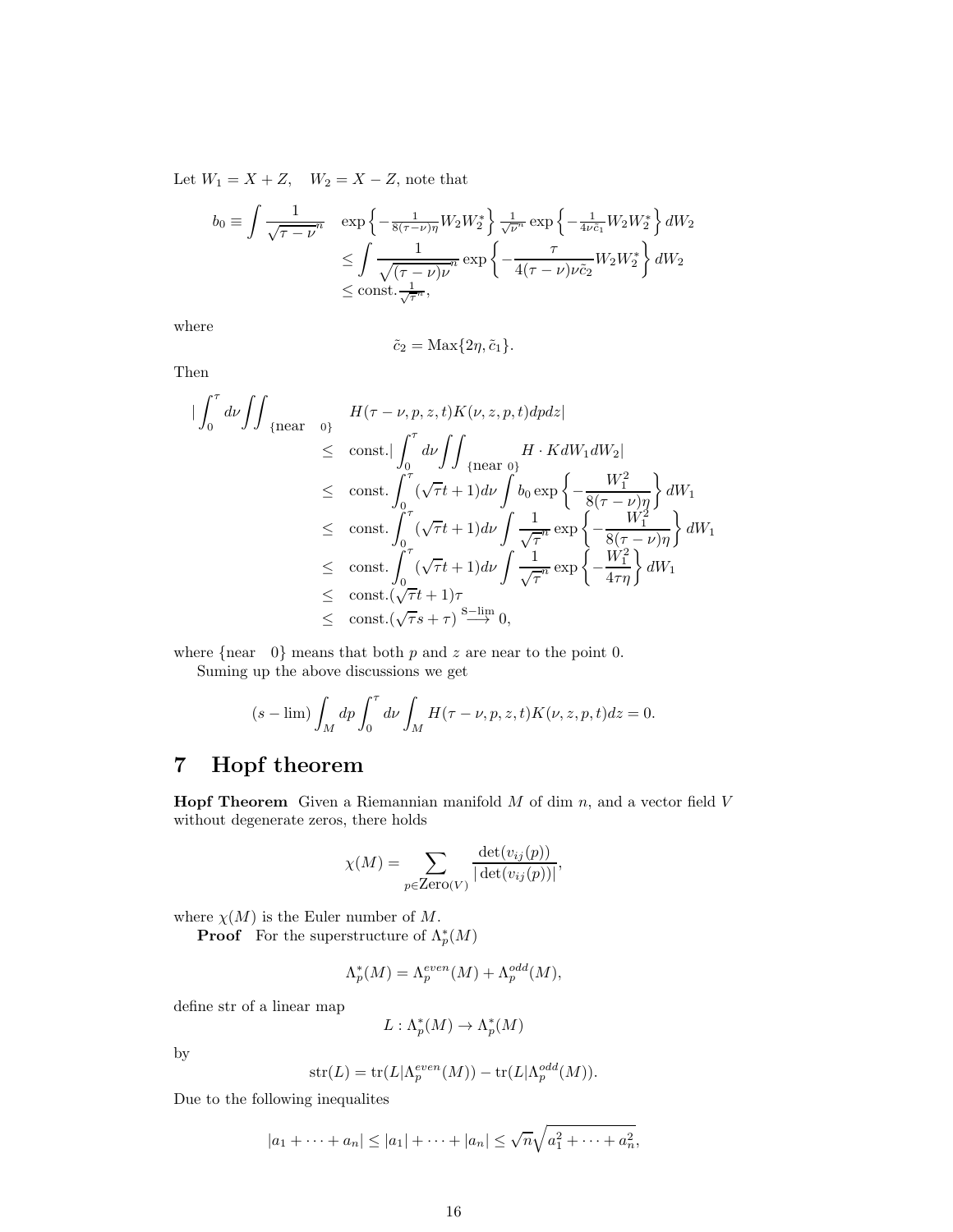we have

$$
|\text{str}(G(\tau,p,p,t)-\phi_0(\tau,t,p))| \leq \sqrt{n}|G(\tau,p,p,t)-\phi_0(\tau,t,p)|.
$$

Thus the theorem 1 implies

$$
\chi(M) = (s - \lim) \int_M \text{str}G(\tau, p, p, t) dp = (s - \lim) \int_M \text{str}\phi_0(\tau, t, p) dp.
$$

Let  $N_{\epsilon}$  be the  $\epsilon$ -neighbourhood of Zero(V). It is easy to see that there exists an  $\delta > 0$  such that

$$
\delta \leq \text{Min}\{|V(p)|; p \in M - N_{\epsilon}\},\
$$

and

$$
\delta \le \frac{\cosh \theta - 1}{\theta \sinh \theta} \qquad \forall s \le s_0
$$

Then

$$
\left|\int_{M-N_{\epsilon}}\operatorname{str}\phi_0(\tau,t,p)dp\right| \le \text{const.} \int_{M-N_{\epsilon}} \frac{1}{\sqrt{4\pi\tau}} e^{-2\tau s \delta^3} dp \stackrel{\text{S-lim}}{\longrightarrow} 0.
$$

So

$$
(s - \lim) \int_M \text{str}\phi_0(\tau, t, p) dp = (s - \lim) \int_{N_{\epsilon}} \text{str}\phi_0(\tau, t, p) dp.
$$

Of course, Zero(V) is a finite set  $\{p_1, \dots, p_m\}$ . For each zero point  $p_\alpha$ , in its  $\epsilon$ −neighbourhood  $N_{\epsilon}(p_{\alpha})$ , choose a normal coordinate system centering at  $p_{\alpha}$ , and orthonormal frames  $\{E_1, \dots, E_n\}$  as before. Denote the normal coordinates of  $q \in$  $N_{\epsilon}(p_{\alpha})$  by  $(z_1, \dots, z_n)$ . Let

$$
W = (w_1, \dots, w_n) = \sqrt{8s(v_1(z), \dots, v_n(z))\sqrt{\frac{\cosh \theta - 1}{\theta \sinh \theta}}}
$$
  
=  $\sqrt{8s((z_1, \dots, z_n)A(z)^* + \dots)\sqrt{\frac{\cosh \theta - 1}{\theta \sinh \theta}}}.$ 

It is easy to see that

$$
\frac{\partial W}{\partial Z} = \frac{\partial (w_1, \dots, w_n)}{\partial (z_1, \dots, z_n)}
$$

is non-degenerate. Thus

$$
(s - \lim) \int_{N_{\epsilon}(p_{\alpha})} \operatorname{str} \phi_{0}(\tau, t, q) dq = \lim_{t \to \infty} \int_{N_{\epsilon}(p_{\alpha})} \sqrt{\frac{1}{4\pi\tau^{n}}} \cdot \sqrt{\det\left(\frac{\theta}{\sinh\theta}\right)}
$$

$$
\exp\left\{-\frac{W^{2}}{4\tau}\right\} \exp\left\{s \sum v_{ij}(z) E_{i}^{+} E_{j}^{-}\right\} (\det\frac{\partial W}{\partial Z})^{-1} dW
$$

$$
= \left(\operatorname{str} \exp\left\{s \sum v_{ij}(z) E_{i}^{+} E_{j}^{-}\right\} (\det\frac{\partial W}{\partial Z})^{-1} \cdot \sqrt{\det\left(\frac{\theta}{\sinh\theta}\right)}\right)_{z=0}
$$

.

From

$$
\frac{\partial W}{\partial Z}\Big|_{z=0} = \left(2sA(z)^{*}\sqrt{\frac{1}{\theta \sinh \theta}}\sqrt{2(\cosh \theta - 1)}\right)_{z=0},
$$

it follows that

$$
\left(\det \frac{\partial W}{\partial Z}\right)_{z=0}^{-1} = \left(\sqrt{\det \frac{\sinh \theta}{\theta}} \det(\sqrt{2(\cosh \theta - 1)})^{-1}\right)_{z=0}.
$$
\n
$$
(s = \lim_{z \to 0} \int e^{\frac{\pi}{2} \cosh(z - z)} dz = \left(\det(z) \frac{\sqrt{2(\cosh \theta - 1)}}{2} - 1\right).
$$

So

$$
(s - \lim) \int_{N_{\epsilon}(p_{\alpha})} \operatorname{str}\phi_0(\tau, t, q) dq = \left( \det \sqrt{2(\cosh \theta - 1)})^{-1} \right)_{z = p_{\alpha}}
$$
  
 
$$
\operatorname{str} \exp\left\{ s \sum v_{ij}(p_{\alpha}) E_i^+ E_j^- \right\}.
$$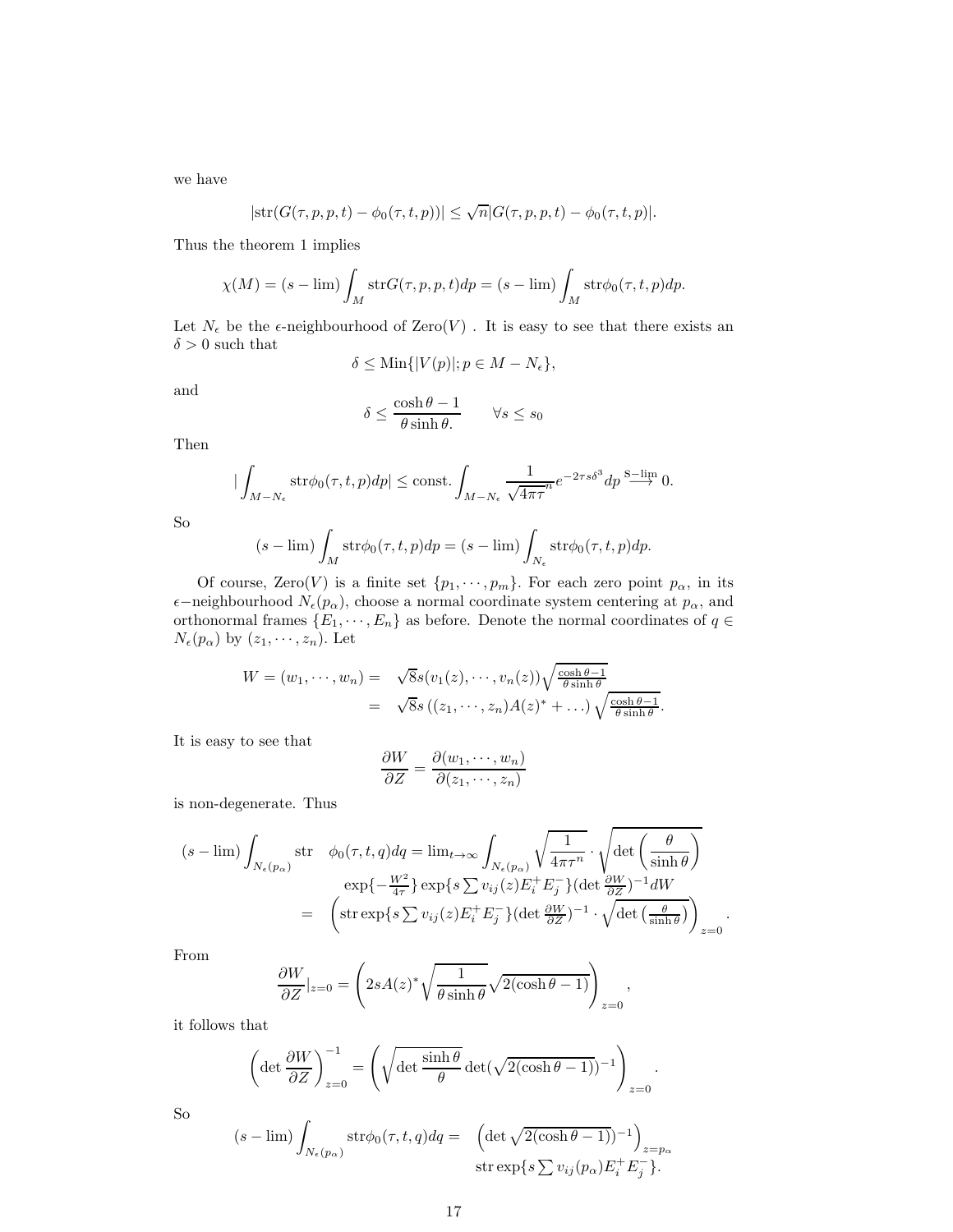Let us consider everything when s goes to zero. First we have

$$
[\det(\sqrt{2(\cosh \theta - 1)})]_{z=0} = \det(\sqrt{\theta^2 + \dots})_{z=0}
$$
  
=  $(2s)^n |\det(v_{ij}(p_\alpha))| + O(s^{n+1}).$ 

Then let us consider the term str  $\exp\{s \sum v_{ij}(p_\alpha) E_i^+ E_j^-\}$ . Note that

$$
\text{str}(E_{i_1}^+ \cdots E_{i_\lambda}^+ E_{j_1}^- \cdots E_{j_\mu}^-) = 0, \quad \text{for } \lambda + \mu < 2n.
$$

Hence

$$
str(exp(s \sum v_{jk}(p_{\alpha})E_j^+E_k^-)) = \frac{1}{n!}str\left(s\sum_{j,k}v_{jk}(p_{\alpha})E_j^+E_k^-\right)^n + O(s^{n+1})
$$
  

$$
= \frac{s^n}{n!}\sum_{j,k} \epsilon(j_1,\cdots,j_n)\epsilon(k_1,\cdots,k_n)v_{j_1k_1}(p_{\alpha})\cdots v_{j_nk_n}(p_{\alpha})str(E_1^+E_1^-\cdots E_n^+E_n^-) + O(s^{n+1}),
$$

where the sum runs over all permutations  $(j_1, \dots, j_n)$ ,  $(k_1, \dots, k_n)$  of  $(1, 2, \dots, n)$ , and  $\epsilon(j_1, \dots, j_n)$  is equal to 1 or -1 if the permutation  $(j_1, \dots, j_n)$  is even or odd, respectively. Therefore, by the Proposition 3' in [6]

str(
$$
\exp(s \sum v_{jk}(p_{\alpha})E_j^+E_k^-
$$
) =  $(2s)^n \cdot \det(v_{jk}(p)) + O(s^{n+1}).$ 

From the above discussions we get

$$
\chi(M) = \lim_{s \to 0} (s - \lim) \int_{M} \text{str}G(\tau, q, q, t) dq
$$
  
\n
$$
= \lim_{s \to 0} (s - \lim) \int_{M} \text{str}\phi_{0}(\tau, t, q) dq
$$
  
\n
$$
= \sum_{p_{\alpha} \in \text{Zero}(V)} \lim_{s \to 0} (s - \lim) \int_{N_{\epsilon}(p_{\alpha})} \text{str}\phi_{0}(\tau, t, q) dq
$$
  
\n
$$
= \sum_{p_{\alpha} \in \text{Zero}(V)} \lim_{s \to 0} [\det \sqrt{2(\cosh \theta - 1)}]^{-1} \text{str} \exp\left\{s \sum v_{ij}(p_{\alpha}) E_{i}^{+} E_{j}^{-}\right\}
$$
  
\n
$$
= \sum_{p_{\alpha} \in \text{Zero}(V)} \frac{\det(v_{ij}(p_{\alpha}))}{|\det(v_{ij}(p_{\alpha}))|}.
$$

The theorem is proved.

# 8 Appendix

Let M be an oriented Riemannian manifold of dimension 2,  $P : S(M) \to M$  be the tangent sphere bundle of M. Three tangent vector fields  $X_1, X_2, X_3$  on  $S(M)$ were well known for geometers (see the definitions in [4]). Let  $\xi^t, \eta^t$  be the integral flows on  $S(M)$ , which correspond to  $X_1, X_3$  respectively. A geodesic triangle can be described by a set of parameters  $\{u, t, \theta, l, \gamma, b, \alpha\}$ , where  $u \in S(M)$ , and  $\{t, \theta, l, \gamma, b, \alpha\}$  are arc lengths or angles, such that the set of parameters satisfies

$$
\xi^t \eta^{\pi - \alpha} \xi^b \eta^{\pi - \gamma} \xi^l \eta^{\pi - \theta} u = u.
$$

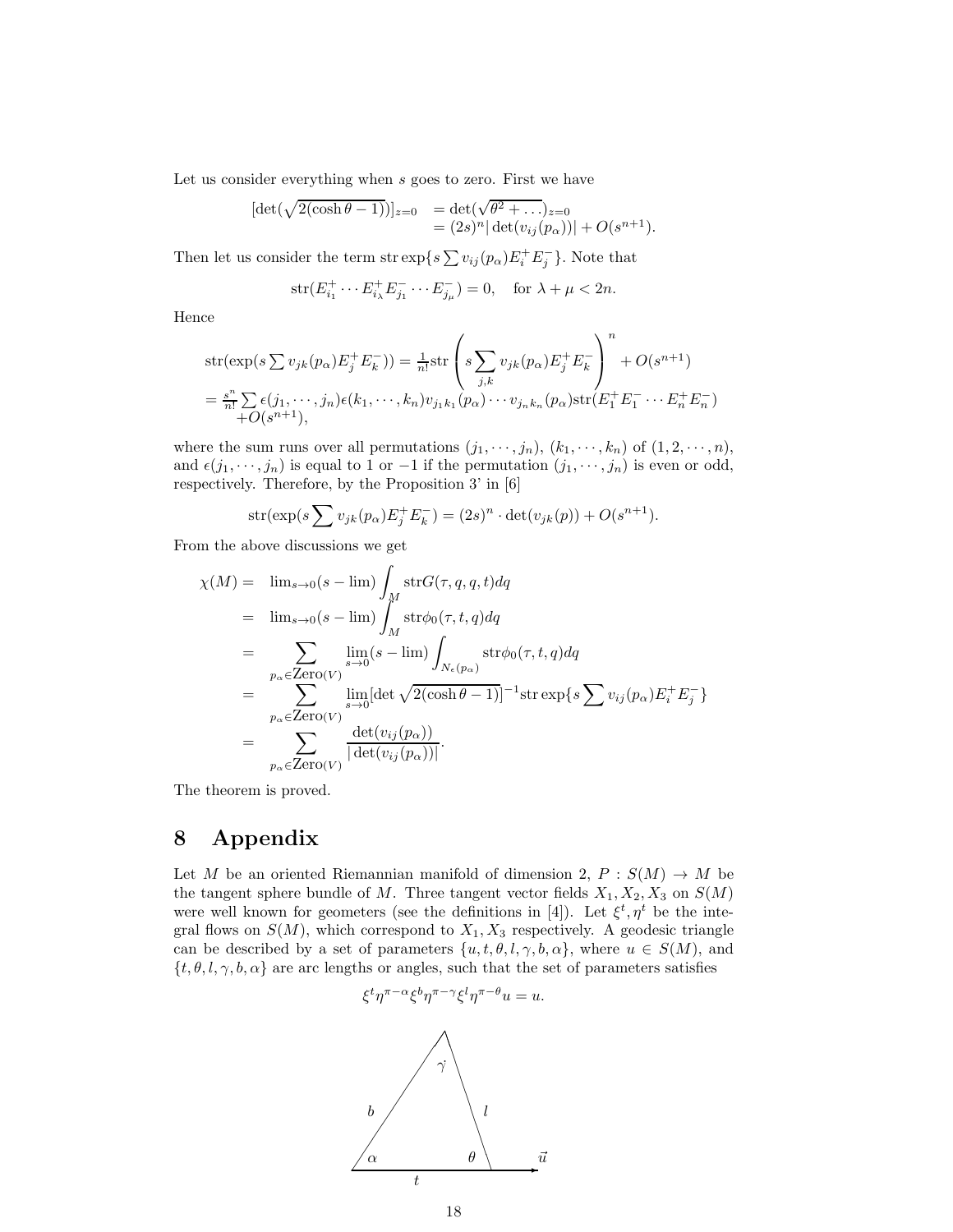For a geodesic triangle, we denote

$$
B = P(u), \quad u_B = u,
$$
  
\n
$$
C = P(\xi^l \eta^{\pi - \theta} u_B), \quad u_C = \xi^l \eta^{\pi - \theta} u_B,
$$
  
\n
$$
A = P(\xi^b \eta^{\pi - \gamma} u_C), \quad u_A = \xi^b \eta^{\pi - \gamma} u_C,
$$

and

$$
[\vec{AB}] = \begin{pmatrix} 1 & 0 \\ 0 & H(|AB|, u_B) \end{pmatrix},
$$

$$
[\theta] = \begin{pmatrix} -\cos\theta & -\sin\theta & 0 \\ \sin\theta & -\cos\theta & 0 \\ 0 & 0 & 1 \end{pmatrix},
$$

and so on, where  $|AB|$  means the length of the geodesic arc  $\overline{AB}$ .  $H(t, u)$  is the unique solution to the following ODE

$$
\begin{cases}\n\frac{d}{dt}X(t) = \begin{pmatrix} 0 & -k(p(t)) \\ 1 & 0 \end{pmatrix} X(t) \\
X(0) = \begin{pmatrix} 1 & 0 \\ 0 & 1 \end{pmatrix}\n\end{cases},
$$

where  $X(t)$  are  $2 \times 2$  matrices,  $u \in S(M)$ ,  $p(t) = P(\xi^{-t}u)$ .

**Theorem(SAS trigonometry formulas)** For not too big  $t$  and  $l$ , we can solve the geodesic triangle, i.e. there exist three functions

$$
\begin{array}{rcl} \alpha=&\alpha(t,\theta,l,u),\\ \gamma=&\gamma(t,\theta,l,u),\\ b=&b(t,\theta,l,u), \end{array}
$$

such that

$$
F(t, \theta, l, u) \equiv u, \qquad \forall (t, \theta, l, u),
$$

where

$$
F(t, \theta, l, u) = \xi^t \eta^{\pi - \alpha(t, \theta, l, u)} \xi^{b(t, \theta, l, u)} \eta^{\pi - \gamma(t, \theta, l, u)} \xi^l \eta^{\pi - \theta} u.
$$

Then there hold

$$
(i) \quad \begin{pmatrix} 0 & 0 & X_1(u)\alpha \\ 0 & 0 & X_2(u)\alpha \\ 0 & 0 & X_3(u)\alpha \end{pmatrix} [\vec{AB}] - \begin{pmatrix} X_1(u)b & 0 & 0 \\ X_2(u)b & 0 & 0 \\ X_3(u)b & 0 & 0 \end{pmatrix} [\alpha][\vec{AB}] \n+ \begin{pmatrix} 0 & 0 & X_1(u)\gamma \\ 0 & 0 & X_2(u)\gamma \\ 0 & 0 & X_3(u)\gamma \end{pmatrix} [\vec{CA}][\alpha][\vec{AB}] \n= [\theta][\vec{BC}][\gamma][\vec{CA}][\alpha][\vec{AB}] - \begin{pmatrix} 1 & 0 & 0 \\ 0 & 1 & 0 \\ 0 & 0 & 1 \end{pmatrix}, \n(ii) \quad \begin{pmatrix} 0 & 0 & \alpha_t \\ 0 & 0 & \alpha_\theta \\ 0 & 0 & \alpha_\theta \end{pmatrix} [\vec{AB}] - \begin{pmatrix} b_t & 0 & 0 \\ b_\theta & 0 & 0 \\ b_t & 0 & 0 \end{pmatrix} [\alpha][\vec{AB}] \n+ \begin{pmatrix} 0 & 0 & \gamma_t \\ 0 & 0 & \gamma_\theta \\ 0 & 0 & \gamma_t \end{pmatrix} [\vec{CA}][\alpha][\vec{AB}] \n= \begin{pmatrix} 0 & 0 & 0 \\ 0 & 0 & -1 \\ 0 & 0 & 0 \end{pmatrix} [\vec{BC}][\gamma][\vec{CA}][\alpha][\vec{AB}] \n+ \begin{pmatrix} 1 & 0 & 0 \\ 0 & 0 & 0 \\ 1 & 0 & 0 \end{pmatrix} ,
$$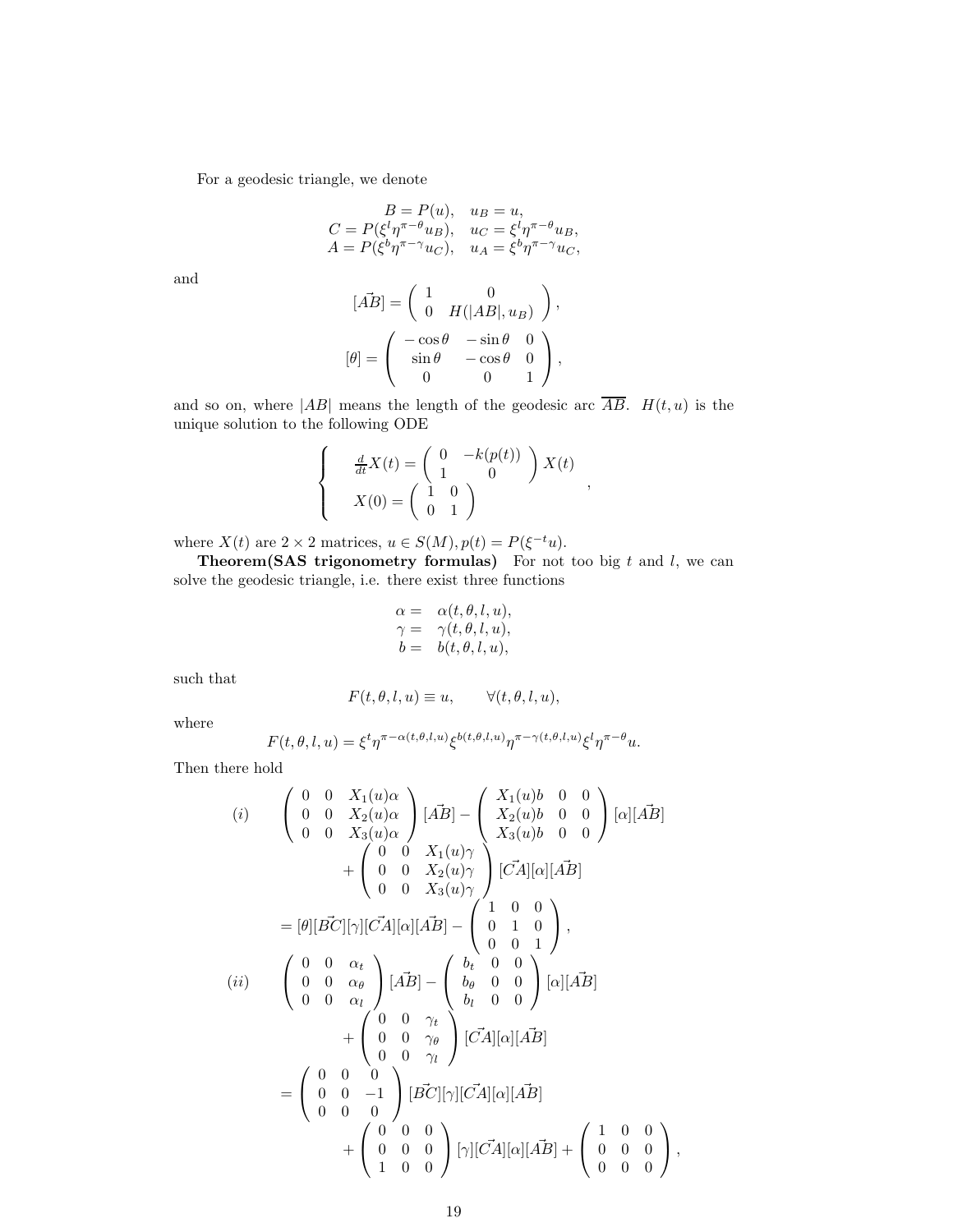where  $\alpha_t = \frac{\partial \alpha}{\partial t}$ .

**Remark** If M is a space form, then  $\alpha, b, \gamma$  do not depend on u, hence (i) is just the last theorem in [4].

Proof Let

$$
\Phi : (0, t_0] \times S^1 \times [0, l_0] \times S(M) \to S(M)
$$

be the projection. From  $\Phi = F$  it follows

$$
\Phi_* = F_*.
$$

From the trivial facts

$$
\Phi_*(\frac{\partial}{\partial t}) = \Phi_*(\frac{\partial}{\partial \theta}) = \Phi_*(\frac{\partial}{\partial l}) = 0, \quad \Phi_*(X_i) = X_i,
$$

we get

$$
F_*(\frac{\partial}{\partial t}) = F_*(\frac{\partial}{\partial \theta}) = F_*(\frac{\partial}{\partial l}) = 0, \quad F_*(X_i) = X_i,
$$

which turn out to be the desired (i) and (ii) due to concrete formulas of  $F_*$ . For example, let us compute  $F_*(\frac{\partial}{\partial l})$ 

$$
F_*(\frac{\partial}{\partial t}) = ( \xi^t \eta^{\pi - \alpha} \xi^b \eta^{\pi - \gamma} \xi^l \eta^{\pi - \theta} u)_*(\frac{\partial}{\partial t})
$$
  
\n
$$
= ( \xi^t \eta^{\pi - \alpha} \xi^b \eta^{\pi - \gamma} )*(X_1(\xi^l \eta^{\pi - \theta} u_B))
$$
  
\n
$$
+ (\xi^t \eta^{\pi - \alpha} \xi^b)_*(X_3(\eta^{\pi - \gamma} \xi^l \eta^{\pi - \theta} u_B)) \cdot (-\gamma_l)
$$
  
\n
$$
+ (\xi^t \eta^{\pi - \alpha})_*(X_1(\xi^b \eta^{\pi - \gamma} \xi^l \eta^{\pi - \theta} u_B)) \cdot b_l
$$
  
\n
$$
+ \xi^t_*(X_3(\eta^{\pi - \alpha} \xi^b \eta^{\pi - \gamma} \xi^l \eta^{\pi - \theta} u_B)) \cdot (-\alpha_l).
$$

By using Lemma 7 in [4] we have

$$
F_*(\frac{\partial}{\partial l}) = (1,0,0)[\gamma][\vec{C}A][\alpha][\vec{AB}] -(0,0,\gamma_l)[\vec{C}A][\alpha][\vec{AB}] +(b_l,0,0)[\alpha][\vec{AB}] -(0,0,\alpha_l)[\vec{AB}].
$$

So  $F_*(\frac{\partial}{\partial l}) = 0$  is just the last line of the equality (ii). Theorem there hold

\n- (i) 
$$
b_l = \cos \gamma
$$
.
\n- (ii)  $b_{ll} = -\frac{H_{11}(b, u_A)}{H_{21}(b, u_A)} \sin^2 \gamma$ .
\n- (iii) there exist  $\epsilon > 0$  such that for  $0 < t, l \leq \epsilon$ ,  $(b^2)_{ll} \geq 1$ .
\n

Proof The SAS formula shows

$$
(0,0,\alpha_l) - (b_l,0,0)[\alpha] + (0,0,\gamma_l)[\vec{CA}][\alpha] = (1,0,0)[\gamma][\vec{CA}][\alpha],
$$

i.e.

$$
(0,0, \alpha_l) - (b_l, 0, 0) \begin{pmatrix} -\cos\alpha & -\sin\alpha & 0 \\ \sin\alpha & -\cos\alpha & 0 \\ 0 & 0 & 1 \end{pmatrix}
$$
  
+ 
$$
(0,0,\gamma_l) \begin{pmatrix} 1 & 0 \\ 0 & H(b,u_A) \end{pmatrix} \begin{pmatrix} -\cos\alpha & -\sin\alpha & 0 \\ \sin\alpha & -\cos\alpha & 0 \\ 0 & 0 & 1 \end{pmatrix}
$$
  
= 
$$
(1,0,0) \begin{pmatrix} -\cos\gamma & -\sin\gamma & 0 \\ \sin\gamma & -\cos\gamma & 0 \\ 0 & 0 & 1 \end{pmatrix} \begin{pmatrix} 1 & 0 \\ 0 & H(b,u_A) \end{pmatrix} \begin{pmatrix} -\cos\alpha & -\sin\alpha & 0 \\ \sin\alpha & -\cos\alpha & 0 \\ 0 & 0 & 1 \end{pmatrix},
$$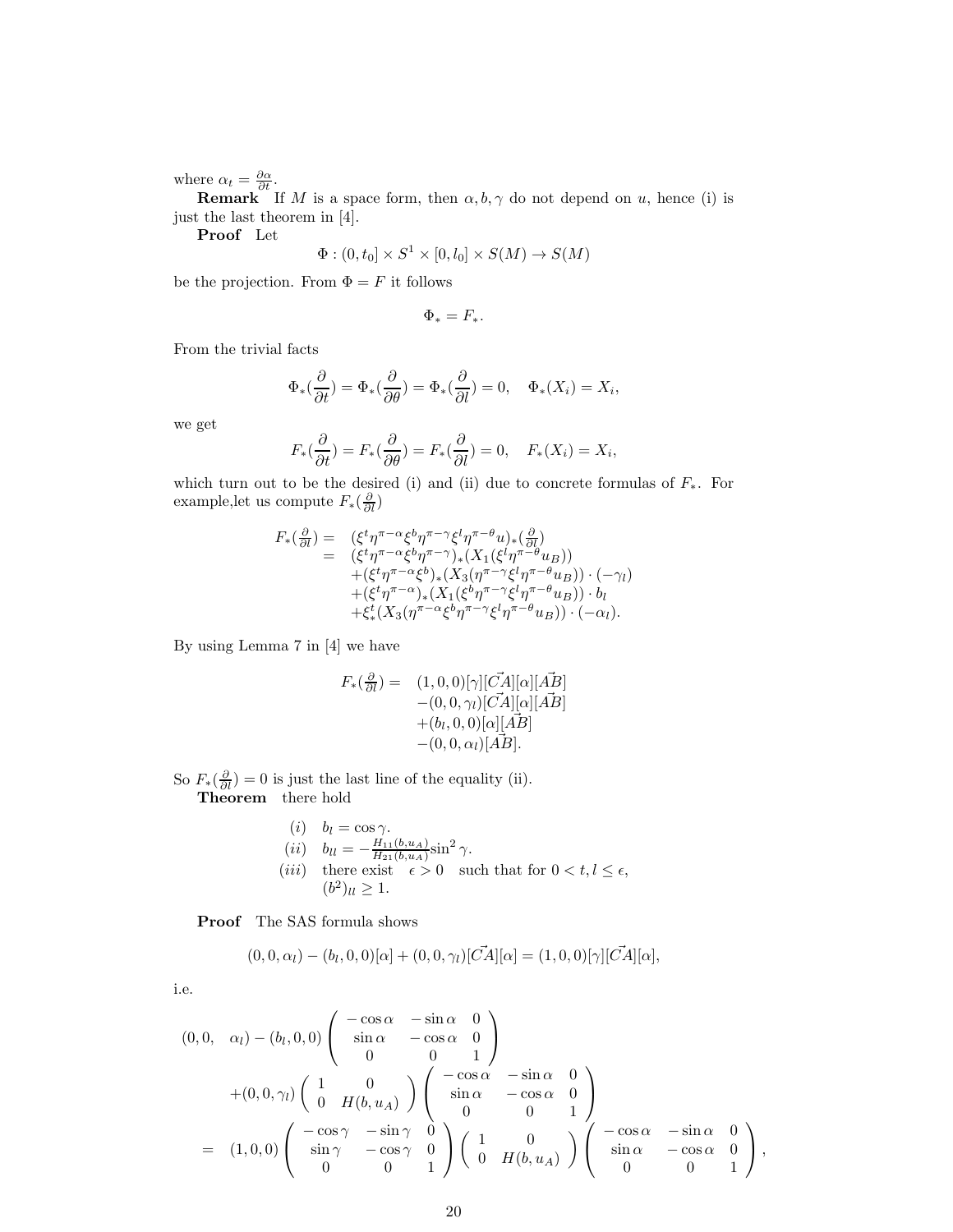which is

$$
\begin{cases}\nb_l \cos \alpha + H_{21}(b, u_A) \gamma_l \sin \alpha = \cos \gamma \cos \alpha - H_{11}(b, u_A) \sin \gamma \sin \alpha \\
b_l \sin \alpha - H_{21}(b, u_A) \gamma_l \cos \alpha = \cos \gamma \sin \alpha + H_{11}(b, u_A) \sin \gamma \cos \alpha \\
\alpha_l + H_{22}(b, u_A) \gamma_l = -H_{12}(b, u_A) \sin \gamma.\n\end{cases}
$$

So by the lemma 6 in [4]we get

$$
\begin{cases}\n b_l &= \cos \gamma \\
 \gamma_l &= -\frac{H_{11}(b, u_A)}{H_{21}(b, u_A)} \sin \gamma \\
 \alpha_l &= \frac{H_{22}H_{11}}{H_{21}} \sin \gamma - H_{12} \sin \gamma \\
 &= \frac{H_{21}(b, u_A)}{H_{21}(b, u_A)} \sin \gamma\n\end{cases}
$$

And

$$
\frac{1}{2}(b^2)_{ll} = (b_l)^2 + bb_{ll} = \cos^2 \gamma + (-\sin \gamma \gamma_l) \n= \cos^2 \gamma + \frac{b}{H_{21}} H_{11} \sin^2 \gamma = 1 + (\frac{b}{H_{21}} H_{11} - 1) \sin^2 \gamma.
$$

By the equation of  $H(b, u_A)$  we know

$$
\lim_{b \to 0} \frac{b}{H_{21}} = \lim_{b \to 0} H_{11} = 1,
$$

therefore there exists  $\epsilon > 0$ , if  $t, l \leq \epsilon$ , we have

1 2

$$
b \le t + l \le 2\epsilon,
$$

so we can have

$$
|\frac{b}{H_{21}}H_{11}-1|<\frac{1}{2}.
$$

Thus

$$
\left| \left( \frac{b}{H_{21}} H_{11} - 1 \right) \sin^2 \gamma \right| < \frac{1}{2},
$$
\n
$$
(b^2)_{ll} \ge 1 - \left| \left( \frac{b}{H_{21}} H_{11} - 1 \right) \sin^2 \gamma \right| \ge \frac{1}{2}.
$$

The theorem is true now.

**Theorem** There exists an  $\epsilon > 0$ , such that for any geodesic AB with  $\rho(A, B)$  =  $|AB| = < \epsilon$ , for any  $z \in M$ , satisfying

$$
\rho(z, A), \quad \rho(z, B) < \epsilon,
$$

and for any  $\lambda \in [0,1]$ , we have

$$
\mu \rho(z, A)^2 + \lambda \rho(z, B)^2 - \lambda \mu \rho(A, B)^2 \ge \frac{1}{4} \rho(o, z)^2,
$$

where  $\mu = 1 - \lambda$ , and o is a point on the geodesic AB such that

$$
\frac{Ao}{AB} = \lambda.
$$

**Proof** Let  $\angle Aoz = \theta, l = \rho(o, z), \rho(A, B) = s$ , and let

$$
f(l) = \lambda \rho(z, B)^2 + \mu \rho(z, A)^2 - \lambda \mu l.
$$

When  $AB$  and  $\theta$  are fixed,

$$
\frac{d\rho(A,z)}{dl}|_{l=0} = \cos(\pi - \theta), \quad \frac{d\rho(B,z)}{dl}|_{l=0} = \cos\theta,
$$